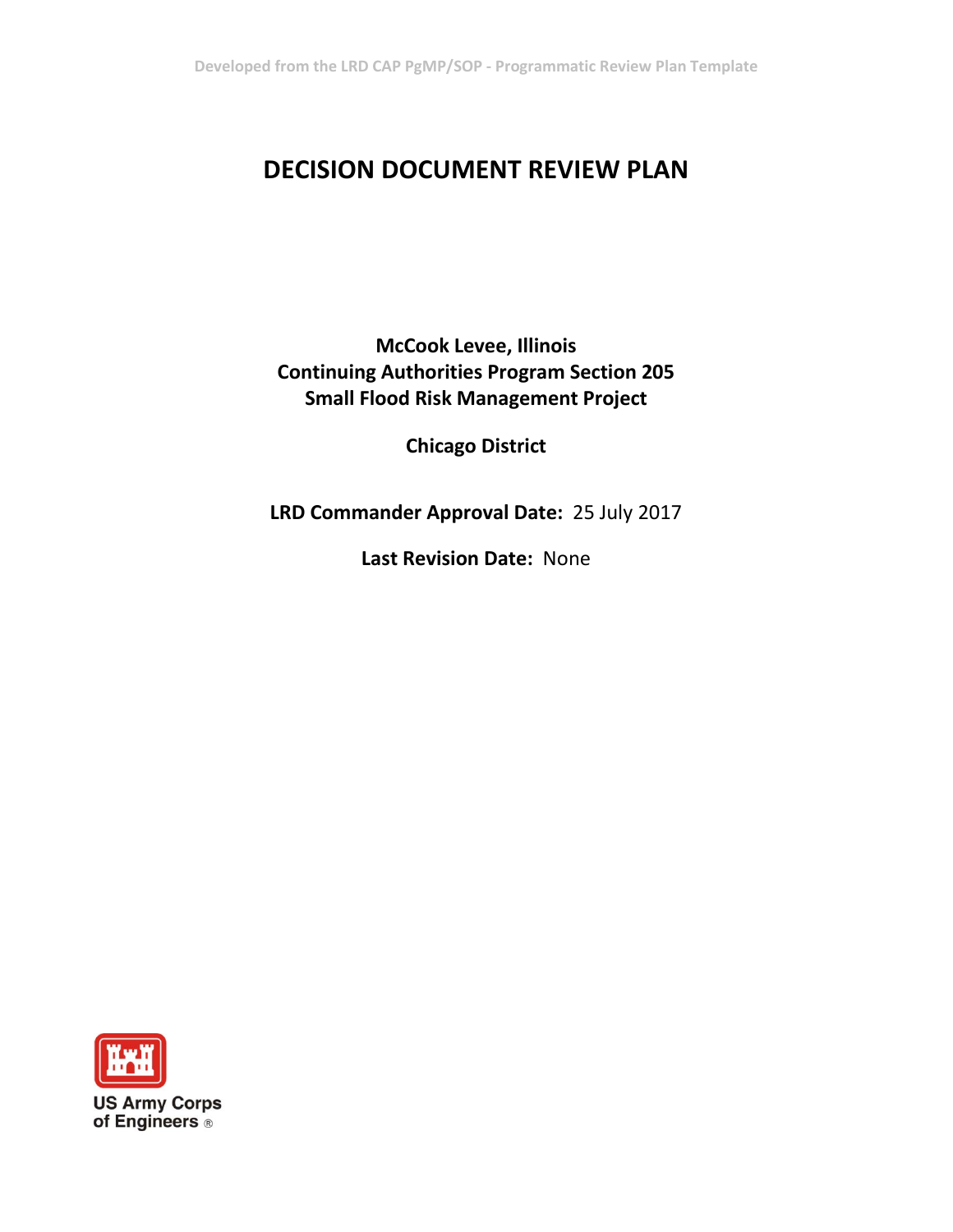# **TABLE OF CONTENTS**

| II.   |                                                                                   |  |
|-------|-----------------------------------------------------------------------------------|--|
| III.  |                                                                                   |  |
| IV.   |                                                                                   |  |
| V.    |                                                                                   |  |
| VI.   |                                                                                   |  |
| VII.  |                                                                                   |  |
| VIII. | COST ENGINEERING MANDATORY CENTER OF EXPERTISE (MCX) REVIEW AND CERTIFICATION  14 |  |
| IX.   |                                                                                   |  |
| Χ.    |                                                                                   |  |
| XI.   |                                                                                   |  |
| XII.  |                                                                                   |  |
| XIII. |                                                                                   |  |

## **TABLE OF ATTACHMENTS**

ATTACHMENT 1: TEAM ROSTERS ATTACHMENT 2: STATEMENT OF TECHNICAL REVIEW FOR DECISION DOCUMENTS ATTACHMENT 3: REVIEW PLAN REVISIONS LOG ATTACHMENT 4: ACRONYMS AND ABBREVIATIONS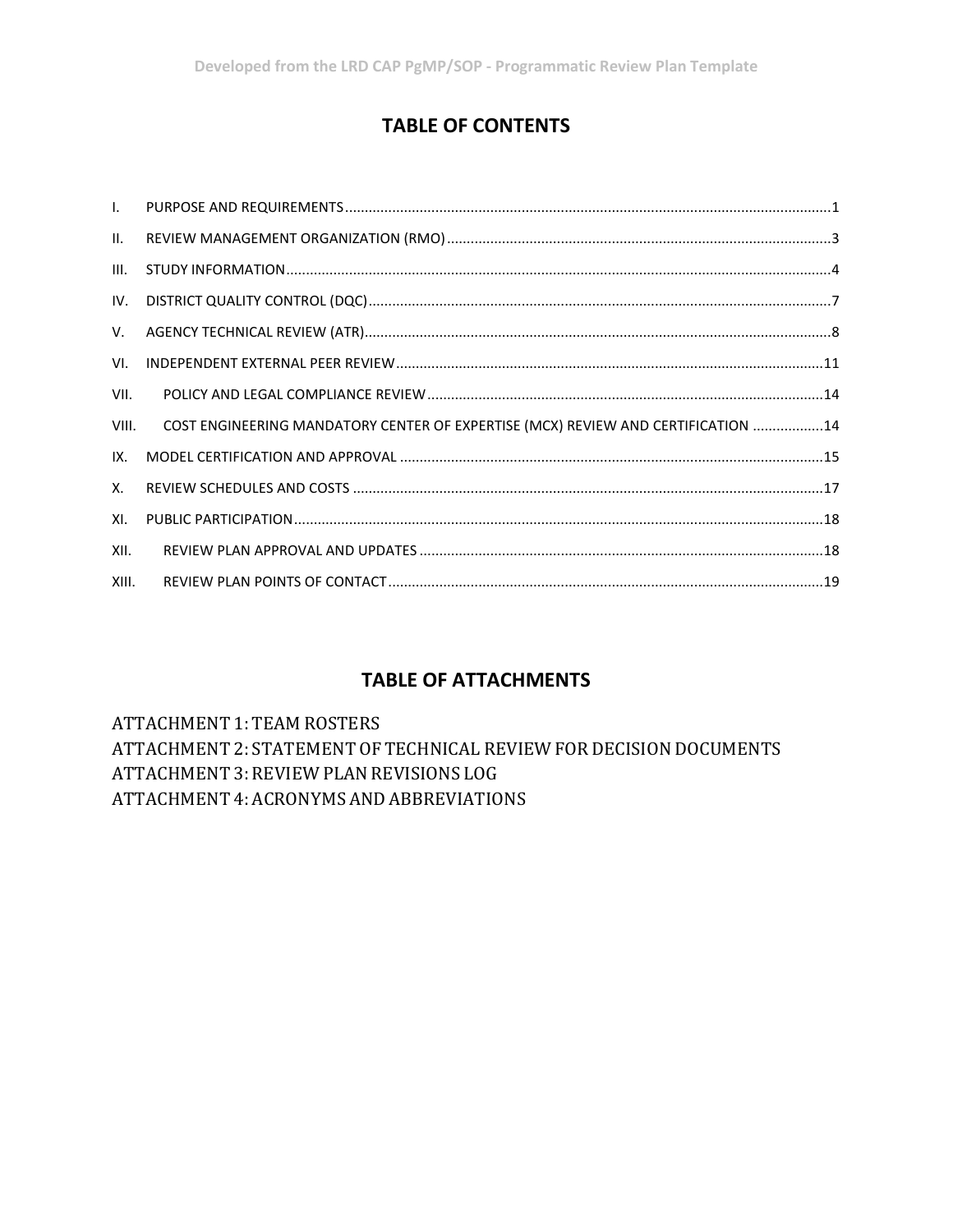## <span id="page-2-0"></span>I. PURPOSE AND REQUIREMENTS

#### **A. Purpose**

This Review Plan defines the scope and level of peer review for the McCook Levee, Illinois Section 205 Small Flood Risk Management Project decision document.

Section 205 of the Flood Control Act of 1948, as amended, authorizes USACE to study, design and construct flood risk management projects. It is a Continuing Authorities Program (CAP) which focuses on water resource related projects of relatively smaller scope, cost and complexity. Traditional USACE civil works projects are of wider scope and complexity and are specifically authorized by Congress. The CAP is a delegated authority to plan, design, and construct certain types of water resource and environmental restoration projects without specific Congressional authorization.

## **B. Applicability**

This review plan is based on the Lakes and Ohio River Division (LRD) CAP Programmatic Review Plan Model, which includes the GLFER Section 506 and Lake Michigan Waterfront Section 125 programs. It also accounts for CAP Section 103 and Section 205 projects, which require case-by-case determination on the appropriateness of Type I Independent External Peer Review (IEPR). The LRD CAP Programmatic Review Plan Model **is not approved** for use on any CAP, GLFER or Lake Michigan Waterfront projects where:

- A significant threat to human life/safety assurance exists;
- Total Project Cost is likely to exceed the limits established for the applicable Section in law.
- The Governor of an affected state has requested a peer review by independent experts;
- An Environmental Impact Statement (EIS) is required;
- Significant public dispute is likely due to the size, nature, or effects of the project;
- Significant public dispute is likely due to the economic or environmental cost or benefit of the project;
- Complex challenges will likely require use of novel methods, innovative materials, new techniques, precedent-setting methods or models, or result in conclusions that are likely to change prevailing practices;
- Redundancy, resiliency, and/or robustness are required or unique construction sequencing, or a reduced or overlapping design construction schedule will likely be required; or
- The Chief of Engineers or Director of Civil Works is likely to determine Type I IEPR is warranted.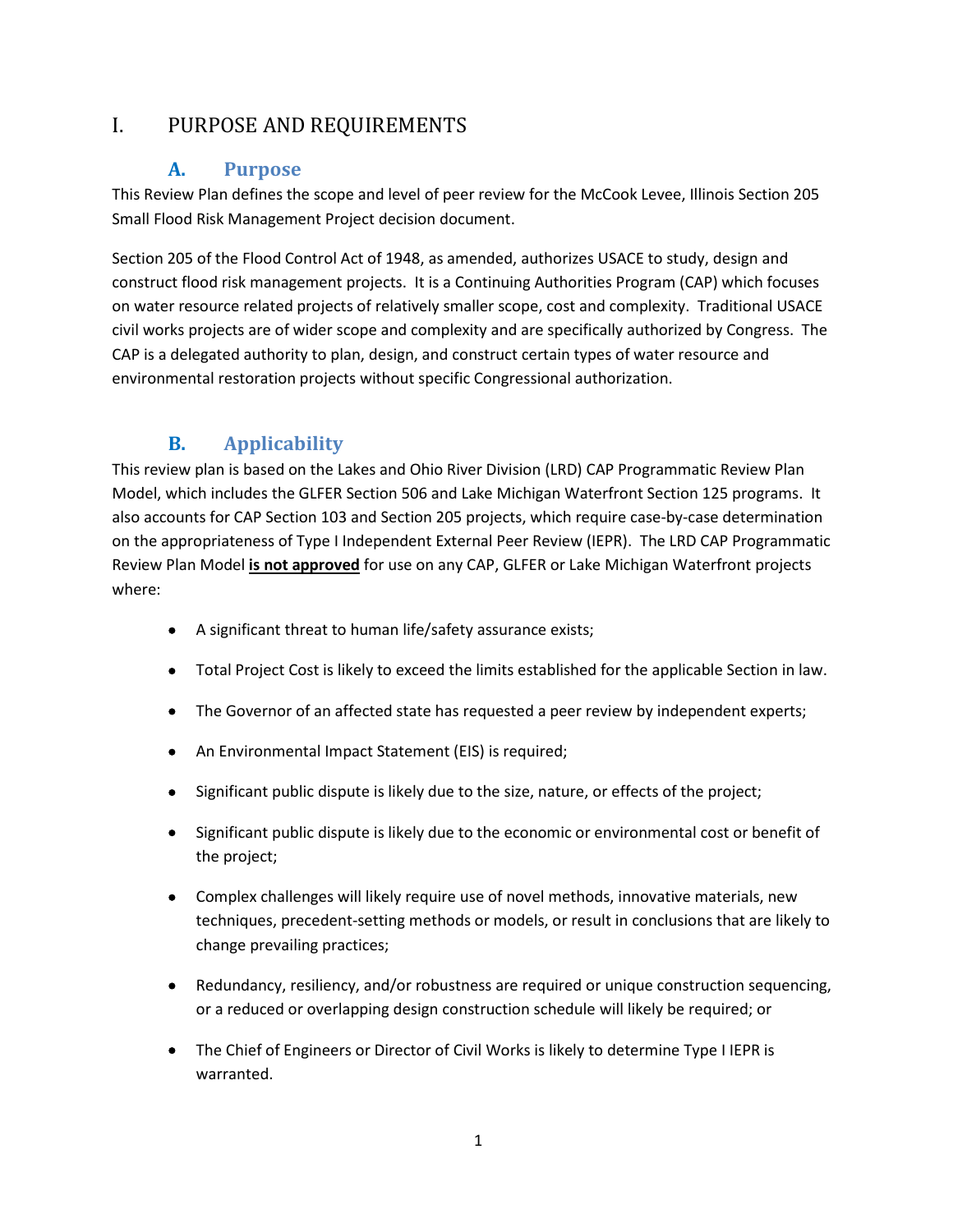If any of the circumstances above exist on the subject project, the LRD CAP Programmatic Review Plan Model is not applicable and a study specific review plan must be prepared by the home district, coordinated with the appropriate Planning Center of Expertise (PCX) and approved by LRD in accordance with EC 1165-2-214. EC 1165-2-214 , specifies the threshold programmatic criteria listed above that trigger a requirement to conduct Type I IEPR, and it explicitly requires a case-by-case risk informed decision on whether to conduct a Type I IEPR for CAP Section 205 projects. Section 3.c. below provides a project specific assessment of the factors affecting the scope for each level of feasibility study review; District Quality Control, Agency Technical Review and Type I IEPR. Section 6.a. provides the District's recommendation on Type I IEPR with supporting rationale relevant to the threshold programmatic criteria above.

Applicability of the LRD CAP Programmatic Review Plan Model for a specific project is initially determined by the Chicago District and subsequently reviewed and approved by the LRD Commander. If the LRD determines that the model plan is applicable for a specific study, the LRD Commander may approve the plan (including exclusion from IEPR) without additional coordination with a PCX or Headquarters, USACE. The initial decision as to the applicability of the model plan shall be made no later than the Federal Interest Determination (FID) milestone (as defined in Appendix F of ER 1105-2- 100, F-10.e.1) during the feasibility phase of the project. A review plan for the project will subsequently be developed and approved prior to execution of the Feasibility Cost Sharing Agreement (FCSA) for the study. In addition, per EC 1165-2-214, the home district and LRD shall assess at the MSC Decision Meeting (MDM) whether the initial decision on Type I IEPR is still valid based on new information. If the decision on Type I IEPR has changed, the District and LRD shall promptly begin coordination with the appropriate PCX.

After approval of the project decision document and prior to execution of a Project Partnership Agreement with the non-federal sponsor to implement the McCook Levee Project, this review plan shall be updated and revised for the Implementation Phase by the Chicago District, and subsequently reviewed by the LRD staff and approved by the LRD Commander. The revised and approved review plan shall specify the Design and Implementation phase products to be reviewed and the associated level of peer review of each, including the appropriateness of a Type II IEPR (Safety Assurance Review).

#### **C. References**

- (1) Engineering Circular (EC) 1165-2-214, Civil Works Review, 15 Dec 2012
- (2) EC 1105-2-412, Assuring Quality of Planning Models, 31 Mar 2010
- (3) Engineering Regulation (ER) 1110-1-12, Quality Management, 30 Sep 2006
- (4) ER 1105-2-100, Planning Guidance Notebook, Appendix F, Continuing Authorities Program, Amendment #2, 31 Jan 2007
- (5) ER 1105-2-100, Planning Guidance Notebook, Appendix H, Policy Compliance Review and Approval of Decision Documents, Amendment #1, 20 Nov 2007
- (6) LRD Continuing Authority Program Management Plan and Standard Operation Procedures, 1 Oct 2015.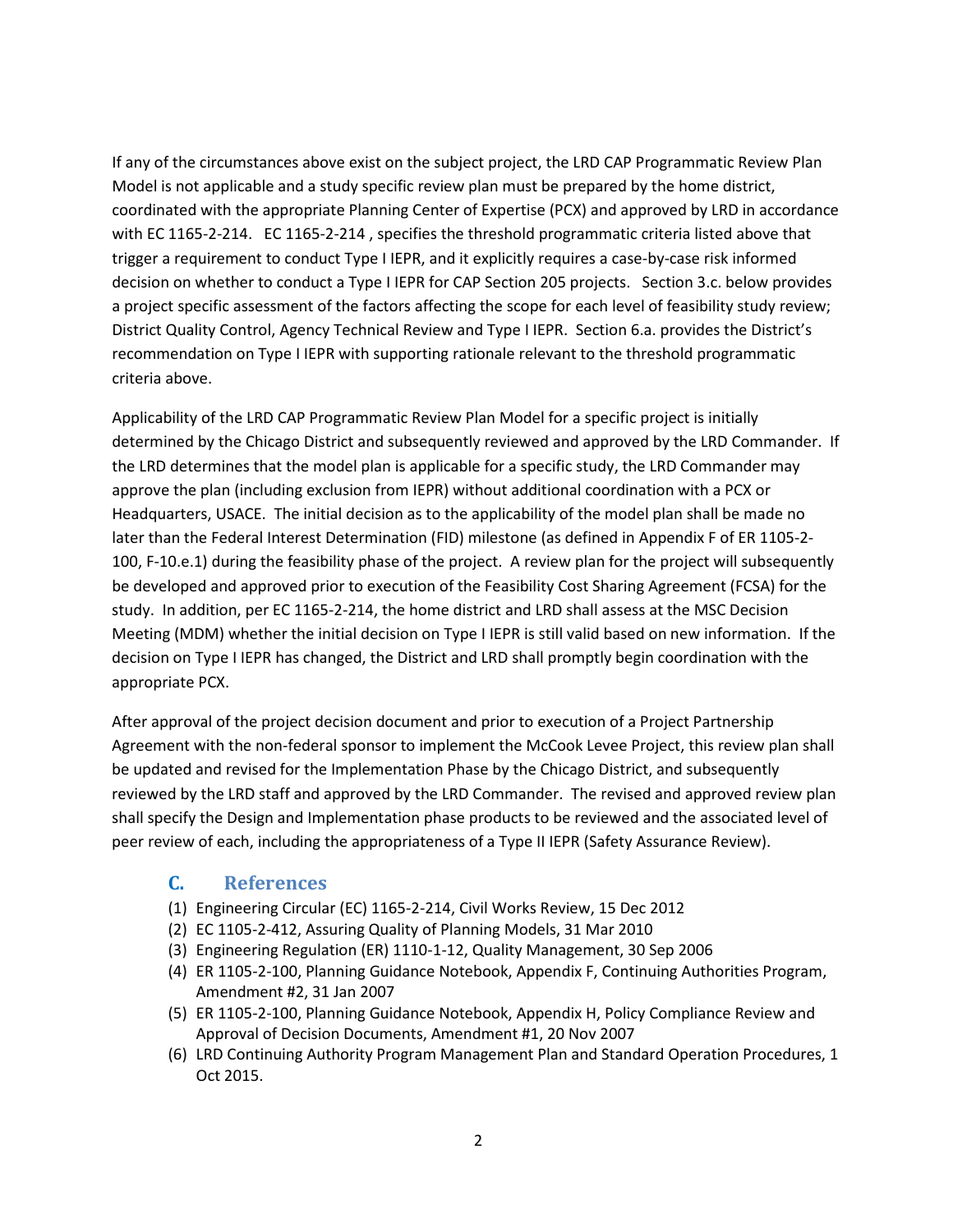- (7) ISO Process; Document ID:14610 Great Lakes and Ohio River Division, Preparation and Approval of Civil Works Review Plans, 22 Sept 2011
- (8) McCook Levee, Illinois CAP 205 Project Management Plan Jan 2017

#### **D. Requirements**

This review plan was developed from the LRD CAP Programmatic Review Plan Model. It was developed in accordance with EC 1165-2-214 and establishes an accountable, comprehensive, life-cycle review strategy for Civil Works products by providing a seamless process for review of all Civil Works projects from initial planning through design, construction, and operation, maintenance, repair, replacement and rehabilitation (OMRR&R). The EC outlines four general levels of review: District Quality Control/Quality Assurance (DQC), Agency Technical Review (ATR), Independent External Peer Review (IEPR), and Major Subordinate Command (MSC) Policy and Legal Compliance Review. In addition to these levels of review, decision documents are subject to cost engineering review and certification (per EC 1165-2-214). Additionally, it ensures that planning models and analysis are compliant with Corps policy, theoretically sound, computationally accurate, transparent, described to address any limitations of the model or its use, and documented in study reports (per EC 1105-2-412).

#### <span id="page-4-0"></span>II. REVIEW MANAGEMENT ORGANIZATION (RMO)

The Review Management Organization (RMO) is responsible for managing the overall peer review effort described in this review plan. The RMO for CAP Section 205 decision documents is typically LRD, because the LRD Commander is responsible for approving the Review Plan and the decision to implement projects under this authority. However, an appropriate National Planning Center of Expertise (PCX) may also serve as the RMO. Because of the potential for CAP Section 103 and Section 205 projects to have significant life safety implications, determination of the RMO for the decision document for those type projects is made on a case-by-case basis at the FID approval stage. Also, during the FID review and approval process, the home District may request LRD to delegate its RMO responsibility to the most appropriate PCX for any CAP project.

The information presented in Section 3 below provides the basis for the determination that LRD will serve as the RMO for the Feasibility Phase of the McCook Levee Project.

Because Type I IEPR is scheduled for the McCook Levee Project, the Chicago District and LRD will coordinate the Type I IEPR effort with the appropriate PCX. The LRD maintains approval and oversight responsibilities of this review plan, but may delegate the coordination and management of decision document reviews to the appropriate PCX, as specified in Sections IV.A., V.A. and VI.B. The PCX will administer the Type I IEPR. A copy of the approved review plan (and any updates) will be provided to the Flood Risk Management Planning Center of Expertise (FRM-PCX) to keep the PCX apprised of requirements and review schedules for each LRD CAP decision document subject to Type I IEPR.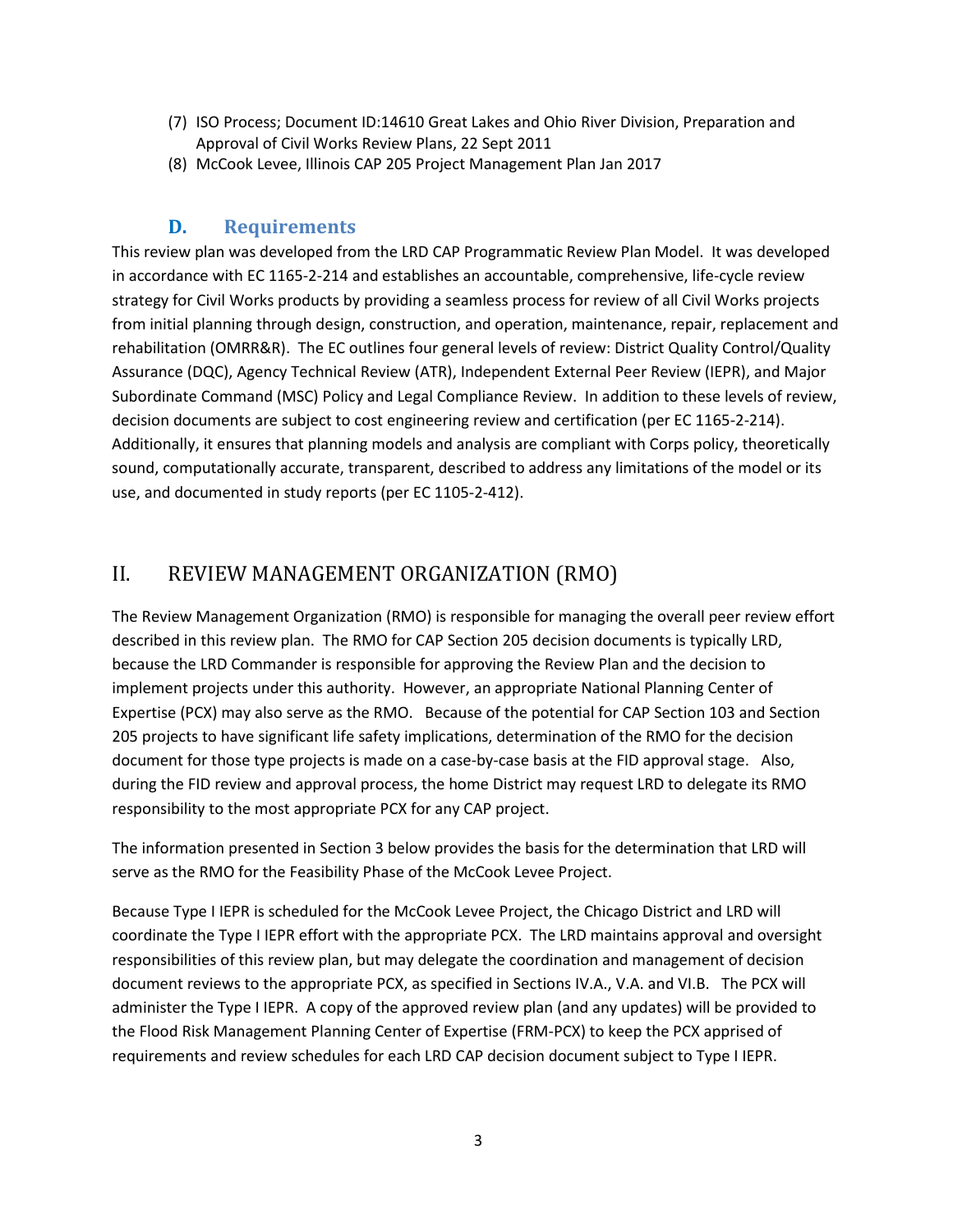#### <span id="page-5-0"></span>III. STUDY INFORMATION

#### **A. Decision Document**

The McCook Levee, Illinois CAP Section 205 decision document will be prepared in accordance with ER 1105-2-100, Appendix F. The preferred decision document format is contained in the Detailed Project Report (DPR) template in the LRD CAP Program Management Plan/Standard Operating Procedures, which integrates the environmental documentation required under NEPA and other relevant environmental statutes into the project decision document. The purpose of a DPR is to document the basis for a recommendation to invest Federal and non-Federal resources to address a local water resource problem or opportunity of significance to the Nation. The approval level of the decision document is the LRD Commander.

#### **B. Study/Project Description.**

McCook Levee is located on the west bank of the Des Plaines River in western Cook County, about 12 miles southwest of Downtown Chicago. The surrounding area is mostly urbanized, with a strong industrial base. The study area is shown in Figure 1. While this study focuses specifically on overbank flooding associated with the Des Plaines River and interior drainage related to the McCook Levee, the figure includes the entire Summit Conduit sub-watershed. Drainage from this sub-watershed is conveyed in a system of ditches, sewers, and culverts to a large ditch which runs parallel to the McCook Levee, called the McCook Ditch. Flow in the McCook Ditch is routed to the east under the McCook Levee and the Des Planes River directly to the Chicago Sanitary and Ship Canal (CSSC) via the Summit Conduit.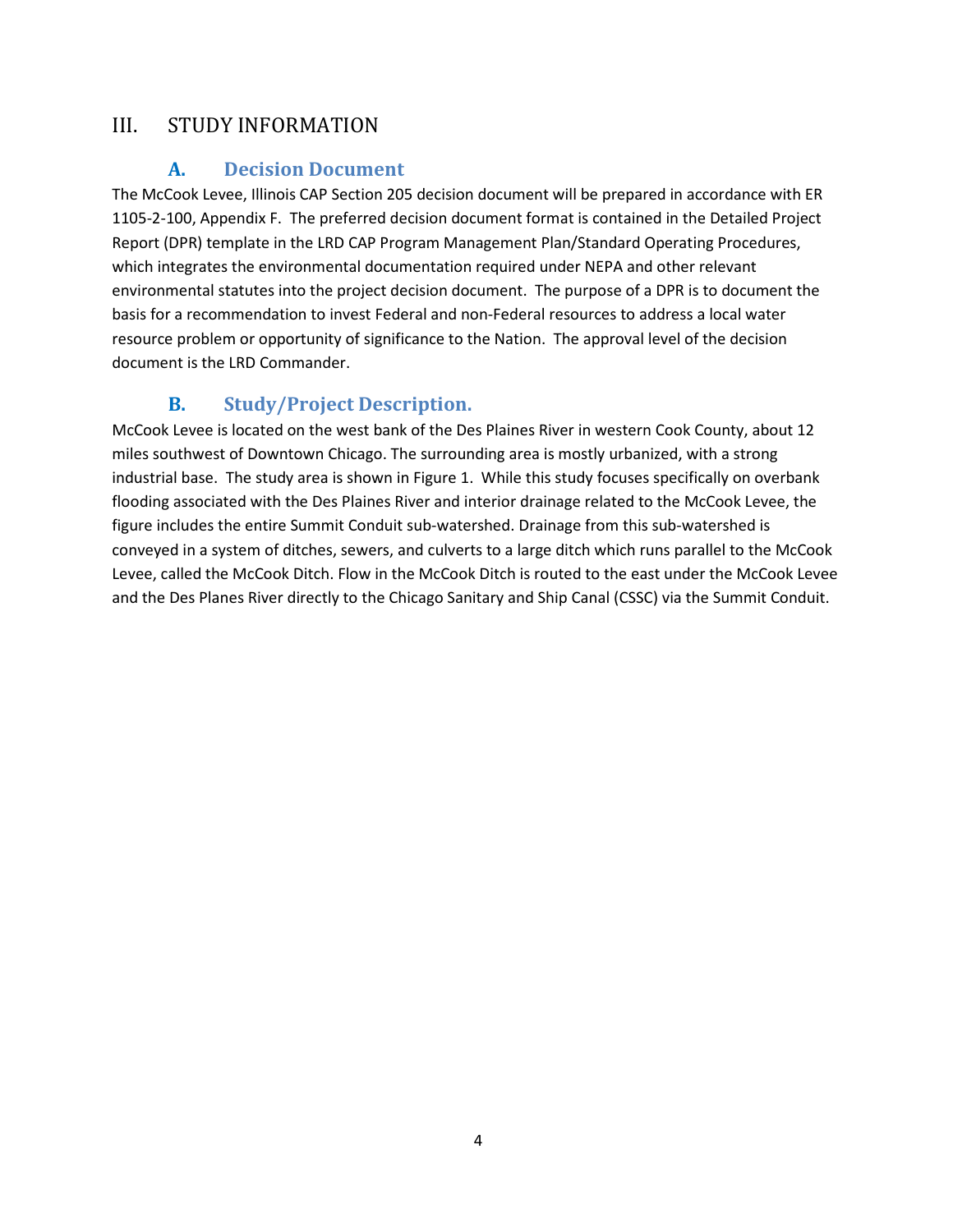

*Figure 1: McCook Levee Study Area.*

The McCook Levee was originally constructed around the turn of the  $20<sup>th</sup>$  century by the Metropolitan Water Reclamation District of Chicago (MWRDGC), then known as the Sanitary District of Chicago. It is essentially segmented in two sections: the southern portion, and the northern portion. The West Lyons Levee is also identified in the above figure and described below.

*Southern McCook Levee* The southern portion of the levee extends between Lawndale Avenue and the Indiana Harbor Belt Railroad tracks, approximately 3,300 feet south of IL-171. This portion of the levee has several low spots at which the level of protection is lower than the 1% annual chance flood profile as identified by MWRDGC hydraulic modelling. MWRDGC estimates that the Des Plaines River has overtopped the McCook Levee at this ditch overflow location at least 17 times since 1948 and at the dip in the levee under the IL-171 bridges 10 times over the same period. Presently, most of this area behind this section of the levee is higher than the levee and no structures are considered to be at risk of flooding behind the southern portion of the levee.

*Northern McCook Levee –* The northern portion of the levee extends northeast from Lawndale Avenue approximately 4,100 feet to the Chicago & Illinois Railroad tracks. The levee continues approximately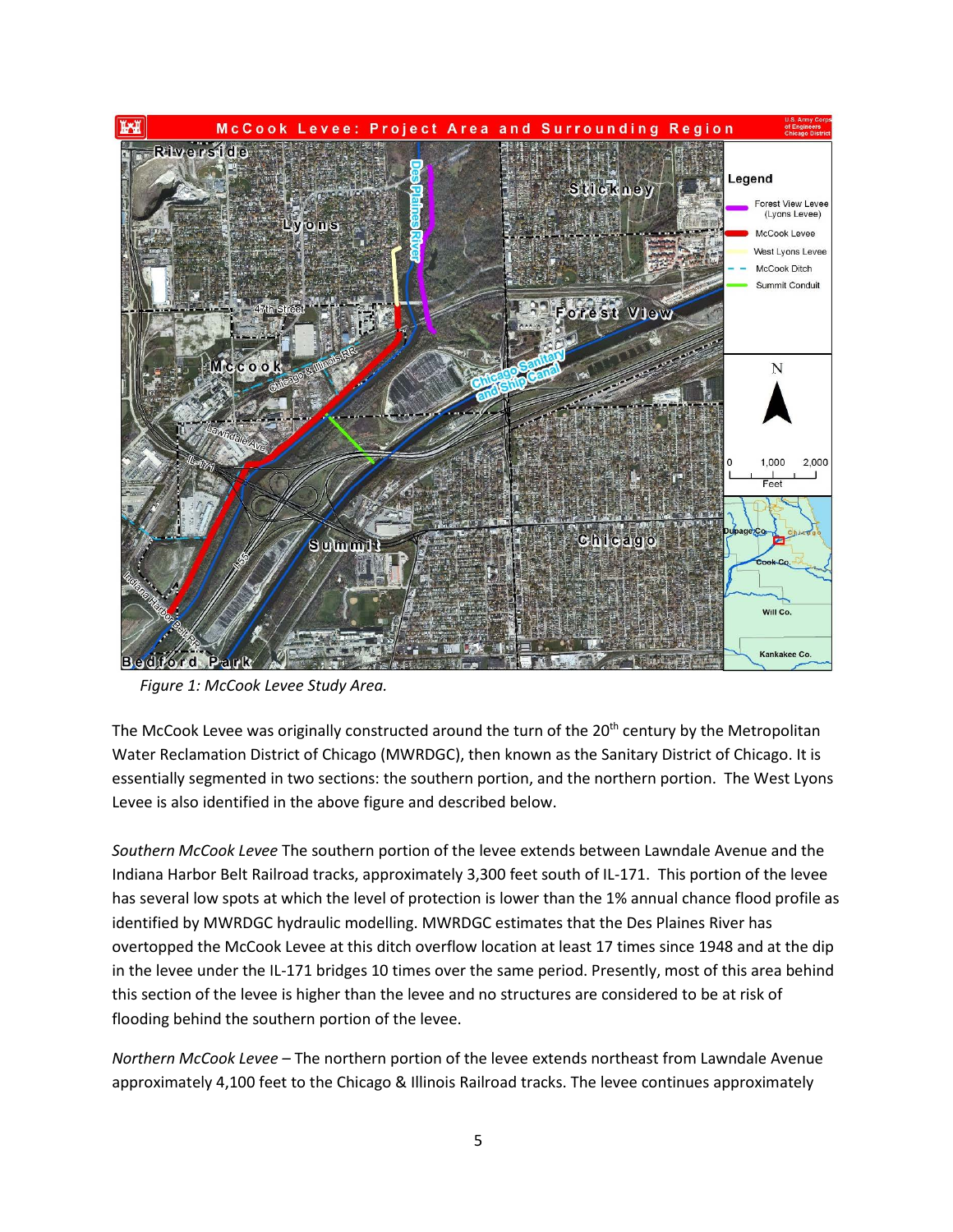550 feet north to tie into high ground at 47<sup>th</sup> Street. In 1979, a section of the levee breached and MWRDGC repaired the damaged portion and drove steel sheet pile along the length of the levee to increase the height of flood protection and to prevent seepage through, but not under, the levee. The top of the levee along this portion is above the 1% annual chance flood profile for the Des Plaines River and there are no known overtopping occurrences since the repairs and elevation were completed in 1979. The area behind this portion of the levee contains several industries which are in danger of flooding, either from breaching or overtopping of the McCook Levee or from the McCook Ditch overbanking as a result of limited outlet capacity via the Summit Conduit.

The area potentially impacted by flooding behind the McCook Levee is entirely industrial. The industries include a recycling company, repair shops, trucking and intermodal facilities, manufacturing operations, and an oil and fuel handling facility.

*West Lyons Levee –* The West Lyons Levee is located in the Village of Lyons north of McCook and is a separate system than the McCook Levee. It extends approximately 1,400 feet between of  $47<sup>th</sup>$  Street and 45<sup>th</sup> Street. The top of the levee is above the 1% annual chance flood profile for the Des Plaines River and there are no known overtopping occurrences. The area behind this portion of the levee is a residential neighborhood. Although it is a separate system than the McCook Levee based on its existing elevation, if a plan is selected to raise the McCook Levee, the West Lyons levee may become part of the McCook Levee project to ensure a complete levee system with a tie-in to high ground.

Based on the investigations conducted to support the Federal Interest Determination (FID) Report, alternatives to be considered during the Feasibility Phase include relocation of the McCook Ditch outlet combined with rehabilitation or elevation of the northern portion of the levee as well as non-structural measures. Estimated project costs reported in the FID range from  $\frac{6}{5}$  to  $\frac{6}{5}$  The non-Federal sponsor for the study is MWRDGC.

#### **C. Factors Affecting the Scope and Level of Review.**

- *Technical complexity.* The study will investigate measures to address the impacts of overbank and interior drainage flooding to industrial structures and a roadway in the study area. It is expected that alternative plans will use established and proven measures for addressing flood risks. Therefore, it is not expected that there will be any significant technical, institutional, or social challenges associated with the design of the recommended plan.
- *Controversy.* The Feasibility Study is not expected to be controversial. The current plans do involve mostly repair of the existing levee and are completely contained within an industrial area. The improvements proposed by the study are likely be be supported by adjacent property owners.
- *Requested External Review.* The Governor of Illinois has not requested a peer review by independent experts.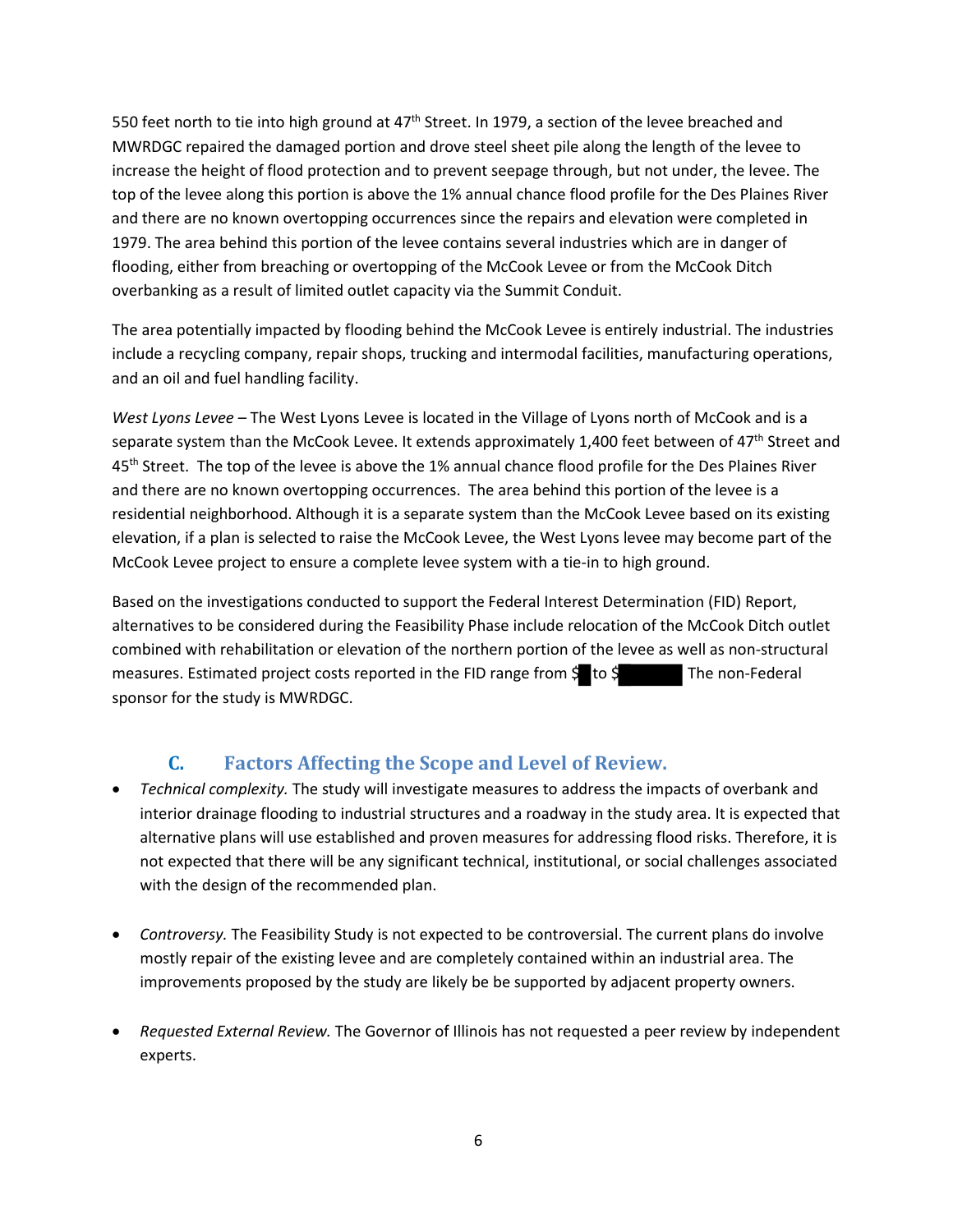• *Life-Safety*. Projects recommended by this study are likely to focus on addressing the economic impacts of flooding. The area potentially impacted by flooding behind the McCook Levee is entirely industrial. Twenty businesses have been identified as potentially impacted by flooding behind the levee. The industries include a recycling company, repair shops, trucking and intermodal facilities, manufacturing operations, and an oil and fuel handling facility. Loss of life is considered to be a low risk in this industrial area because individuals within the area are expected to be alert and able to respond and evacuate quickly at all times that they are present. Although risk to life is considered to be low and any plan recommended by the study will manage flood risks in the study area, it is expected that there will also be residual risks associated with the potential for levee overtopping or breaching or catastrophic project failure. For this reason, the District Chief of the Technical Services Division, which includes the Engineering and Construction and Operations Branches, has determined that there are life-safety concerns associated with the impacts of flooding in the study area.

In accordance with EC 1165-2-214, for any project where potential hazards pose a significant threat to human life (public safety); the Federal action is justified by life safety; or the failure of the project would pose a significant threat to human life, i.e. when life safety issues exist, a Type I IEPR is required. In addition, since design initiates in the decision document phase, a Type II IEPR or Safety Assurance Review (SAR) should be incorporated into the Type I IEPR when life-safety issues exist.

#### **D. In-Kind Contributions.**

Products and analyses provided by non-Federal sponsors as in-kind services are subject to DQC and ATR, similar to any products developed by USACE. The non-Federal sponsor, MWRDGC, will provide a portion of the H&H analysis to be used in the Feasibility Study.

# <span id="page-8-0"></span>IV. DISTRICT QUALITY CONTROL (DQC)

All decision documents (including supporting data, analyses, environmental compliance documents, etc.) shall undergo DQC. DQC is an internal review process of basic science and engineering work products focused on fulfilling the project quality requirements defined in the Project Management Plan (PMP). The home district shall manage DQC. Documentation of DQC activities is required and should be in accordance with the District and LRD QMS procedures. Attachment 1 lists the DQC team members according to each significant area of expertise needed to accomplish the feasibility study objectives.

## **A. Products to Undergo DQC.**

All documents prepared by the District will be checked for completeness and accuracy. Formally documented DQC will, at a minimum, be completed for, the Draft Detailed Project Report, the Final Detailed Project Report, and all supporting documents.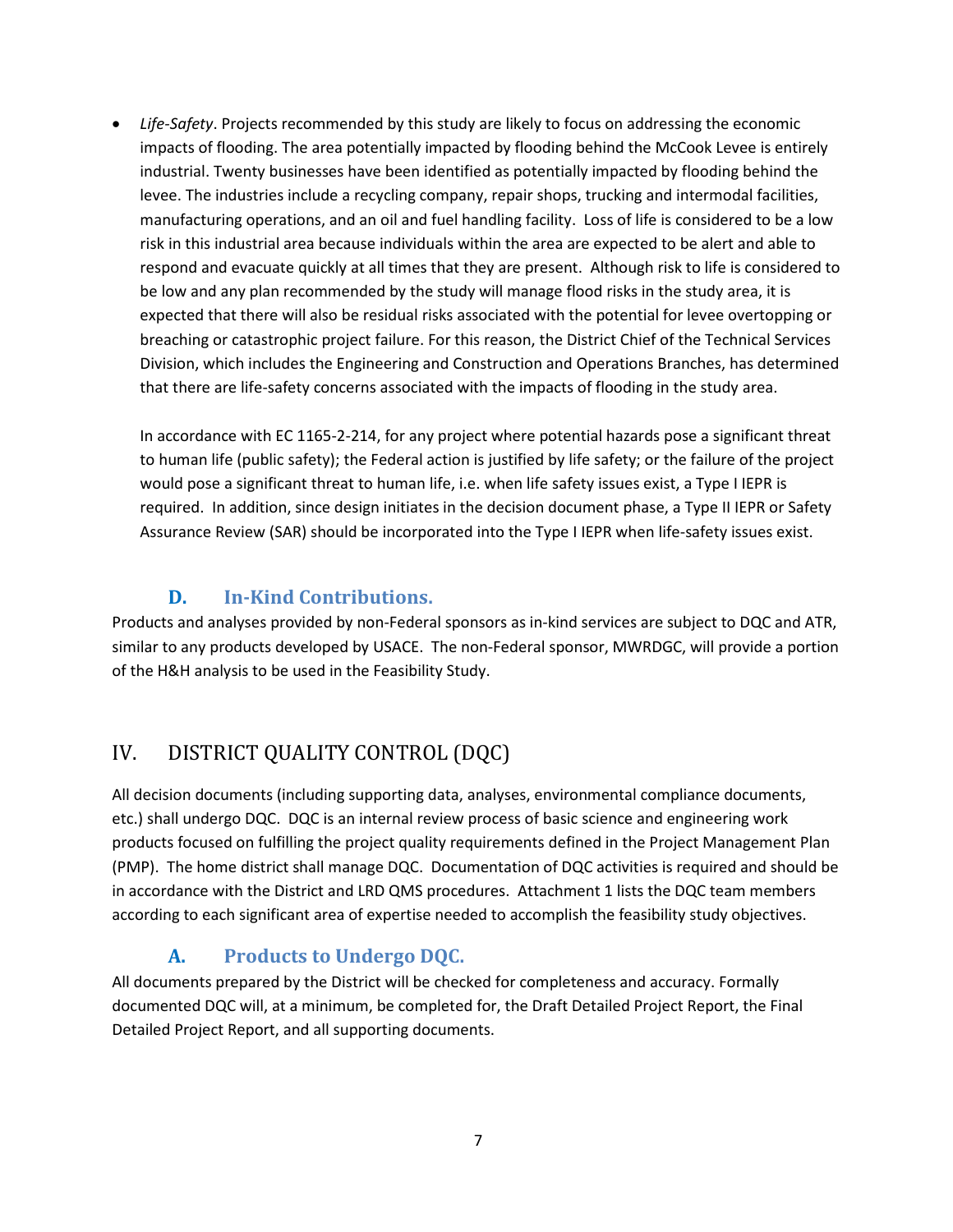#### **B. Required DQC Expertise.**

While DQC will be conducted by PDT members and their supervisors throughout the product development process, a final DQC review will be conducted by a team that is independent of the PDT. At a minimum this team will include representatives from Planning and Design Branches.

# **C. Documentation of DQC.**

DQC will be conducted in accordance with the Chicago District Process for Feasibility Phase District Quality Control/Quality Assurance. DQC will be documented in a summary report completed prior to each submittal. This documentation will be provided to the ATR Lead as part of the review submittal.

# <span id="page-9-0"></span>V. AGENCY TECHNICAL REVIEW (ATR)

ATR is mandatory for all decision documents (including supporting data, analyses, environmental compliance documents, etc.). The objective of ATR is to ensure consistency with established criteria, guidance, procedures, and policy. The ATR will assess whether the analyses presented are technically correct and comply with published USACE guidance, and that the document explains the analyses and results in a reasonably clear manner for the public and decision makers. ATR is managed within USACE by the designated RMO and is conducted by a qualified team from outside the home district that is not involved in the day-to-day production of the project/product. ATR teams will be comprised of senior USACE personnel and may be supplemented by outside experts as appropriate. The ATR team lead will be from outside LRD. At a minimum, the name of the ATR lead will be provided at the time of initial decision document review plan submission. Remaining ATR team members will be selected and identified in a revised review plan (Attachment 1) once the study funds are obtained.

## **A. Products to Undergo ATR.**

ATR will be performed throughout the study in accordance with the regional QMS as found in Qualtrax. The ATR shall be documented and discussed at the MDM milestone. Certification of the ATR will be provided prior to the District Commander signing the final report. An ATR of the MSC Decision Milestone Draft DPR, including NEPA and supporting documentation, will be completed prior to submittal to LRD for review. A targeted review of the Final Report will include review of any technical products that are substantially revised after completion of the draft report. The study team may also coordinate key decisions with ATR team members to solicit feedback early in the process.

## **B. Required ATR Team Expertise.**

The Table below lists the technical disciplines and requisite expertise deemed appropriate to successful accomplishment of the subject feasibility study objectives. The selected ATR members are listed according to discipline in Attachment 1.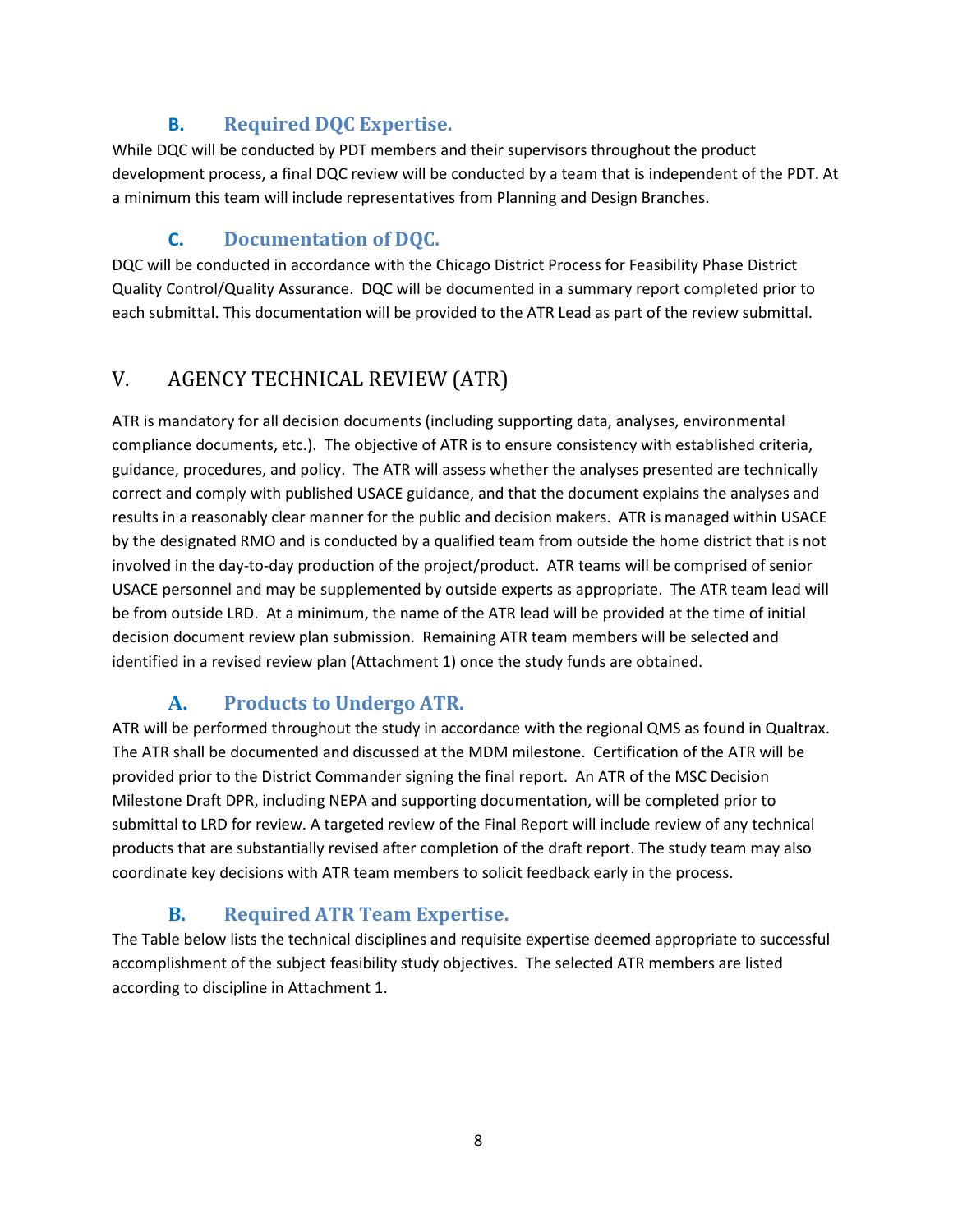| <b>ATR Team</b>                                       | <b>Expertise Required</b>                                                                                                                                                                                                                                                                                                                                                                                                                                                                                                                                                                                  |
|-------------------------------------------------------|------------------------------------------------------------------------------------------------------------------------------------------------------------------------------------------------------------------------------------------------------------------------------------------------------------------------------------------------------------------------------------------------------------------------------------------------------------------------------------------------------------------------------------------------------------------------------------------------------------|
| <b>Members/Disciplines</b>                            |                                                                                                                                                                                                                                                                                                                                                                                                                                                                                                                                                                                                            |
| <b>ATR Lead</b>                                       | The ATR lead should be a senior professional preferably with<br>experience in preparing Section 205 decision documents and<br>conducting ATR. The lead should also have the necessary skills and<br>experience to lead a virtual team through the ATR process. Typically,<br>the ATR lead will also serve as a reviewer for a specific discipline (such<br>as planning, economics, environmental resources, etc). The ATR Lead<br>MUST be from outside LRD.                                                                                                                                                |
| Planning                                              | The Planning reviewer should be a senior water resources planner<br>with experience in FRM plan formulation and CAP Section 205<br>projects.                                                                                                                                                                                                                                                                                                                                                                                                                                                               |
| Economics                                             | The economics reviewer should have experience with economic<br>analyses to support flood risk management studies, with modeling<br>structural in HEC-FDA, and with evaluation of non-structural measures.<br>The Economic Reviewer should also perform a Risk Analysis review and<br>should be experienced with performing and presenting risk analyses in<br>accordance with ER 105-2-101 and other related guidance.                                                                                                                                                                                     |
| NEPA/Environmental<br>Resources/Cultural<br>Resources | The NEPA reviewer should be experienced in analysis of impacts as<br>required by the National Environmental Policy Act (NEPA) and other<br>applicable laws, regulations, and executive orders.                                                                                                                                                                                                                                                                                                                                                                                                             |
| Hydrology and Hydraulic<br>Engineering                | The hydrology and hydraulics reviewer will be CERCAP certified and<br>should be a senior engineer with experience using HEC-HMS and HEC-<br>RAS. They should have an understanding of open channel one-<br>dimensional and two-dimensional unsteady flow hydraulic models and<br>have a knowledge of the application of levees and flood walls, flap-<br>gate control structures, and non-structural solutions involving flood<br>proofing. This reviewer should be capable of determining system non-<br>stationarity and assessing system climate change vulnerability,<br>adaptability, and resilience. |
|                                                       |                                                                                                                                                                                                                                                                                                                                                                                                                                                                                                                                                                                                            |
|                                                       |                                                                                                                                                                                                                                                                                                                                                                                                                                                                                                                                                                                                            |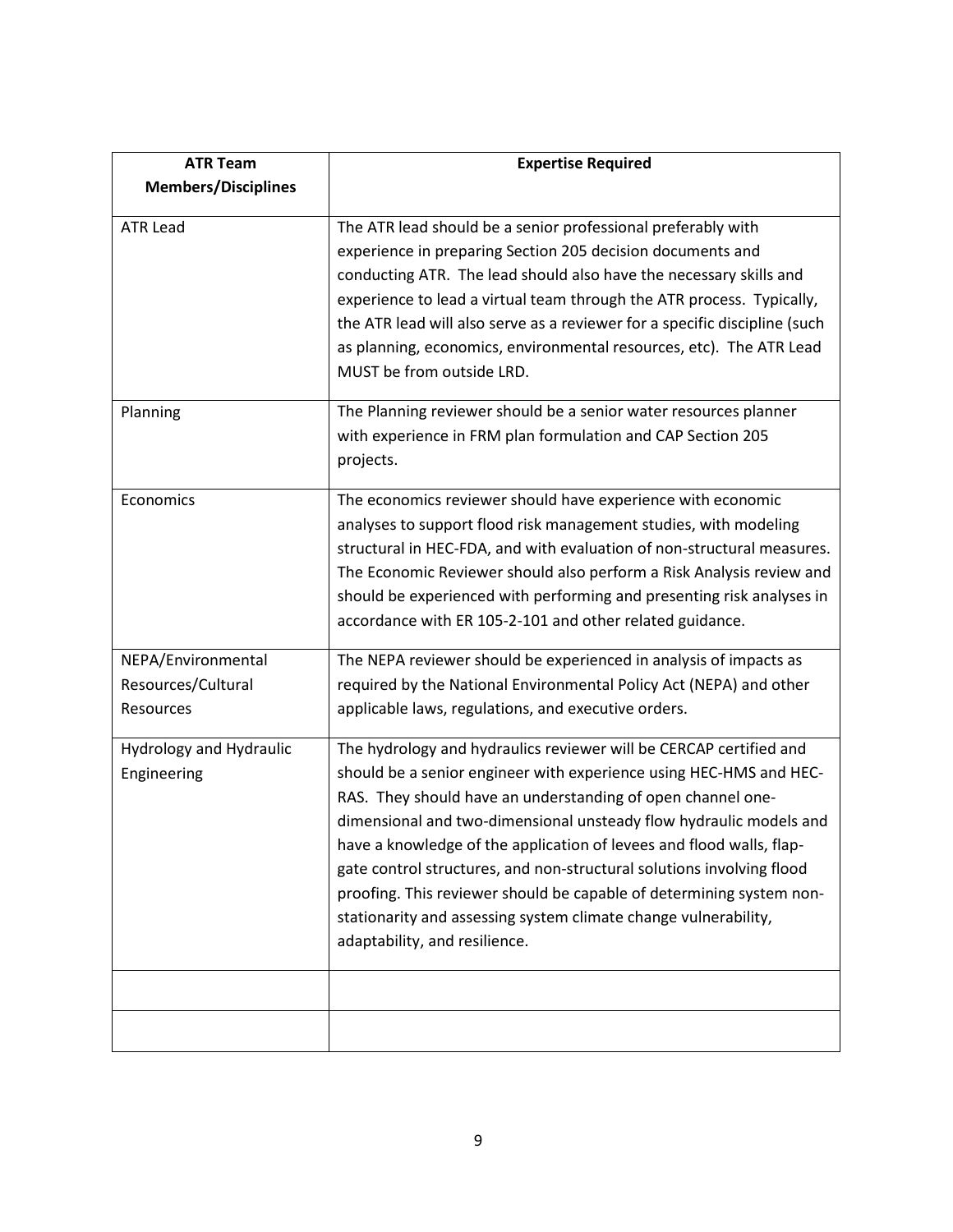| Civil/ Geotechnical     | The civil engineering reviewer will be CERCAP certified and should be |
|-------------------------|-----------------------------------------------------------------------|
| Engineering             | experienced in the design of flood risk management projects,          |
|                         | particularly levees and non-structural measures. The Civil Reviewer   |
|                         | will also perform a review of the Geotechnical analysis.              |
| <b>Cost Engineering</b> | Cost MCX Staff or Cost MCX Pre-Certified Professional as assigned by  |
|                         | the Walla Walla Cost Engineering Mandatory Center of Expertise with   |
|                         | experience preparing cost estimates for flood risk management         |
|                         | projects.                                                             |
|                         |                                                                       |
| <b>Real Estate</b>      | The real estate reviewer will be approved by the Real Estate COP as a |
|                         | FRM reviewer and have experience with preparing real estate plans for |
|                         | structural and non-structural flood risk management projects.         |
|                         |                                                                       |

#### **C. Documentation of ATR.**

DrChecks<sup>SM</sup> review software will be used to document all ATR comments, responses and associated resolutions accomplished throughout the review process. Comments should be limited to those that are required to ensure adequacy of the product. The four key parts of a quality review comment will normally include:

- (1) The review concern identify the product's information deficiency or incorrect application of policy, guidance, or procedures;
- (2) The basis for the concern cite the appropriate law, policy, guidance, or procedure that has not been properly followed;
- (3) The significance of the concern indicate the importance of the concern with regard to its potential impact on the plan selection, recommended plan components, efficiency (cost), effectiveness (function/outputs), implementation responsibilities, safety, Federal interest, or public acceptability; and
- (4) The probable specific action needed to resolve the concern identify the action(s) that the reporting officers must take to resolve the concern.

In some situations, especially addressing incomplete or unclear information, comments may seek clarification in order to then assess whether further specific concerns may exist. The ATR documentation in DrChecks<sup>SM</sup> will include the text of each ATR concern, the PDT response, a brief summary of the pertinent points in any discussion, including any vertical team coordination (the vertical team includes the district, RMO, LRD, and HQUSACE), and the agreed upon resolution. If an ATR concern cannot be satisfactorily resolved between the ATR team and the PDT, it will be elevated to the vertical team for further resolution in accordance with the policy issue resolution process described in either EC 1165-2-214 or ER 1105-2-100, Appendix H, as appropriate. Unresolved concerns can be closed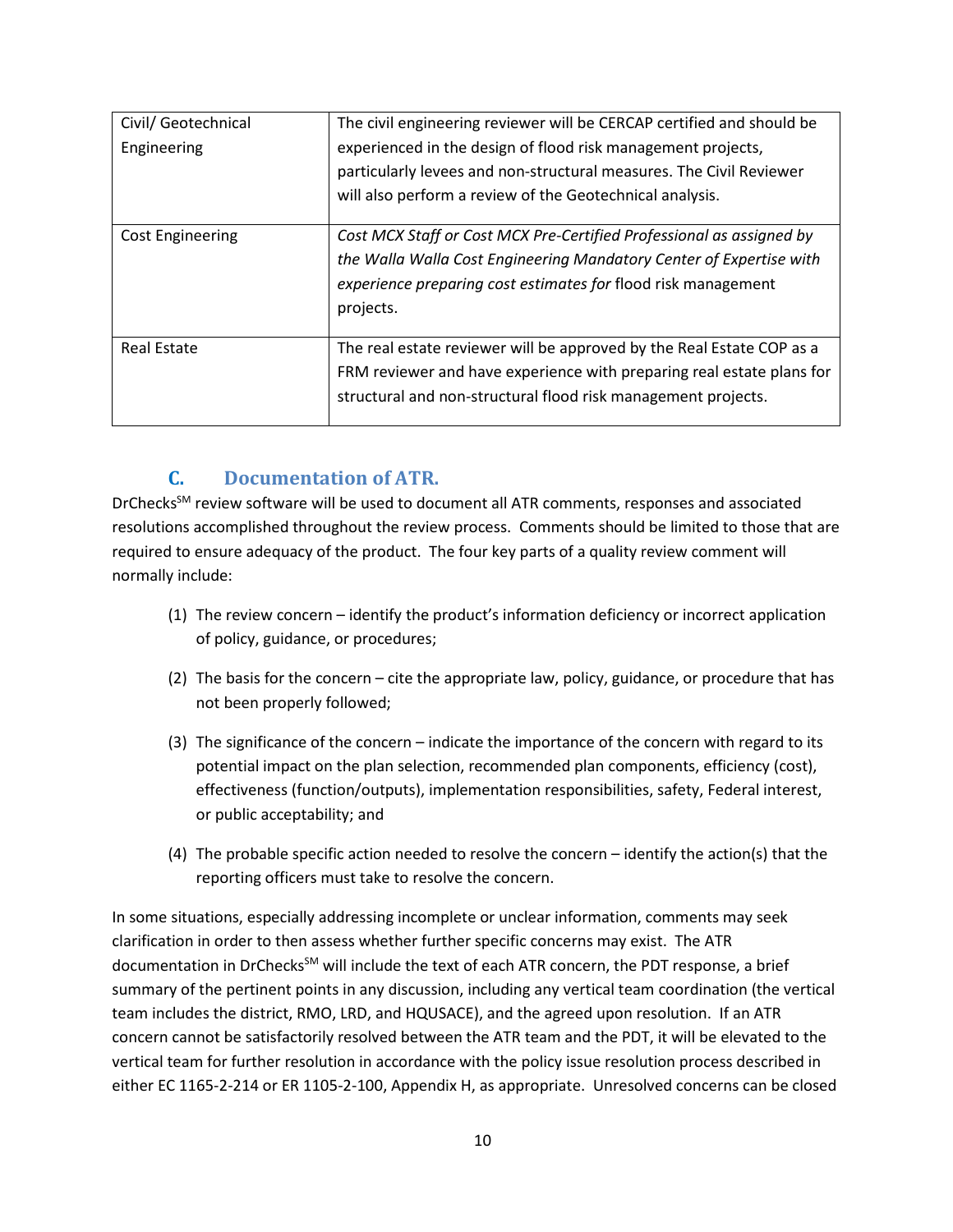in DrChecks<sup>SM</sup> with a notation in the ATR Summary Report and the DrChecks comment evaluation that the concern has been elevated to the vertical team for resolution.

At the conclusion of each ATR effort, the ATR team will prepare an ATR Summary Report, which will be an integral part of the ATR documentation and shall:

- $\blacksquare$  Identify the document(s) reviewed and the purpose of the review;
- **Disclose the names of the reviewers, their organizational affiliations, and include a short** paragraph on both the credentials and relevant experiences of each reviewer;
- Include the charge to the reviewers;
- **Describe the nature of their review and their findings and conclusions;**
- **If identify and summarize each unresolved issue (if any); and**
- **Include a verbatim copy of each reviewer's comments (either with or without specific** attributions), or represent the views of the group as a whole, including any disparate and dissenting views.

ATR may be certified when all ATR concerns are either resolved or referred to the vertical team for resolution and the ATR documentation is complete. The ATR Lead will prepare a Statement of Technical Review certifying that the issues raised by the ATR team have been resolved (or elevated to the vertical team). A Statement of Technical Review should be completed prior to the District Commander signing the final report. A sample Statement of Technical Review is included in Attachment 2.

## <span id="page-12-0"></span>VI. Independent External Peer Review

While CAP projects are generally smaller and less technically complicated than specifically authorized feasibility studies, IEPR may be required for CAP decision documents under certain circumstances. IEPR is the most independent level of review, and is applied in cases that meet certain criteria where the risk and magnitude of the proposed project are such that a critical examination by a qualified team outside of USACE is warranted. A risk-informed decision, as described in EC 1165-2-214, is made as to whether IEPR is appropriate. Where designated, IEPR panels will consist of independent, recognized technical experts from outside of the USACE in the appropriate disciplines, representing a balance of areas of expertise suitable for planning, design and construction of a Civil Works project. There are two types of IEPR:

• Type I IEPR. Type I IEPR reviews are managed outside the USACE and are conducted on project feasibility studies, which upon approval, serve as a federal decision document. Type I IEPR panels assess the adequacy and acceptability of the economic and environmental assumptions and projections, project evaluation data, economic analysis, environmental analyses,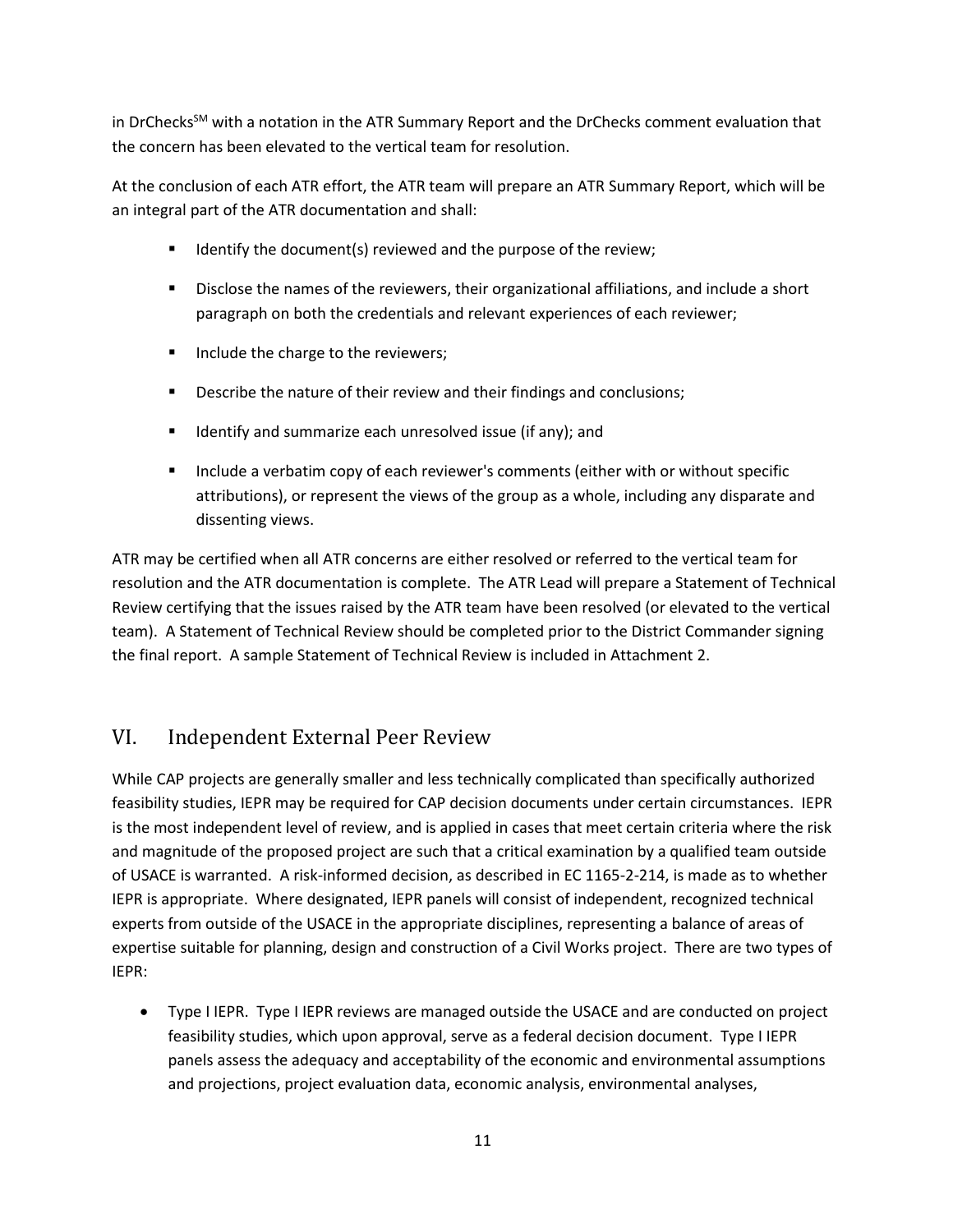engineering analyses, formulation of alternative plans, methods for integrating risk and uncertainty, models used in the evaluation of environmental impacts of proposed projects, and biological opinions of the project study. Type I IEPR covers the entire decision document, including key component actions taken to address the underlying engineering, economics, and environmental work, not just one aspect of the study. For decision documents where a Type II IEPR (Safety Assurance Review) is anticipated during project implementation, safety assurance shall also be addressed during the Type I IEPR per EC 1165-2-214.

Section 506, 125, and CAP project decision documents are generally excluded from Type I Independent External Peer Review (IEPR) except those under Section 103 and Section 205. The exceptions are any project that requires an EIS or any project that meets the mandatory triggers stated in Appendix D of EC 1165-2-214. Due to the nature of flood risks, Section 103 and Section 205 decision documents require a case-by-case risk informed decision to conduct a Type I IEPR, which may be prepared using the LRD CAP Programmatic Review Plan Model or prepared as a project specific Review Plan that meets the requirements of EC 1165-2-214. Section VI.A below specifies the project specific circumstances and rationale for adopting or excluding Type I IEPR of the McCook Levee decision document.

• Type II IEPR. Type II IEPR, or Safety Assurance Review (SAR), considers the adequacy, appropriateness, and acceptability of the design and construction activities in assuring public health safety and welfare, and in some cases may include decision document reviews during the Feasibility Phase. Type II IEPR is managed outside the USACE and is conducted on design and construction activities for hurricane, storm, and flood risk management projects or other projects where existing and potential hazards pose a significant threat to human life. Type II IEPR panels conduct reviews of the design and construction activities prior to initiation of physical construction and, until construction activities are completed, periodically thereafter on a regular schedule.

The risk informed decision on whether Type I and/or II IEPR will be required is documented below.

#### **A. Decision on IEPR.**

The factors affecting the scope and level of review are discussed in Section 3. Because life-safety is a mandatory trigger for conducting and IEPR and there are life-safety concerns associated with this study, a Type I IEPR will be conducted. The IEPR will also include Safety Assurance Review considerations.

The study does not meet any additional mandatory triggers for Type I IEPR:

- The study is not expected to contain influential scientific information or contain any highly influential scientific assessments.
- Neither the Governor of Illinois or any state or Federal agencies have requested IEPR of this study to date.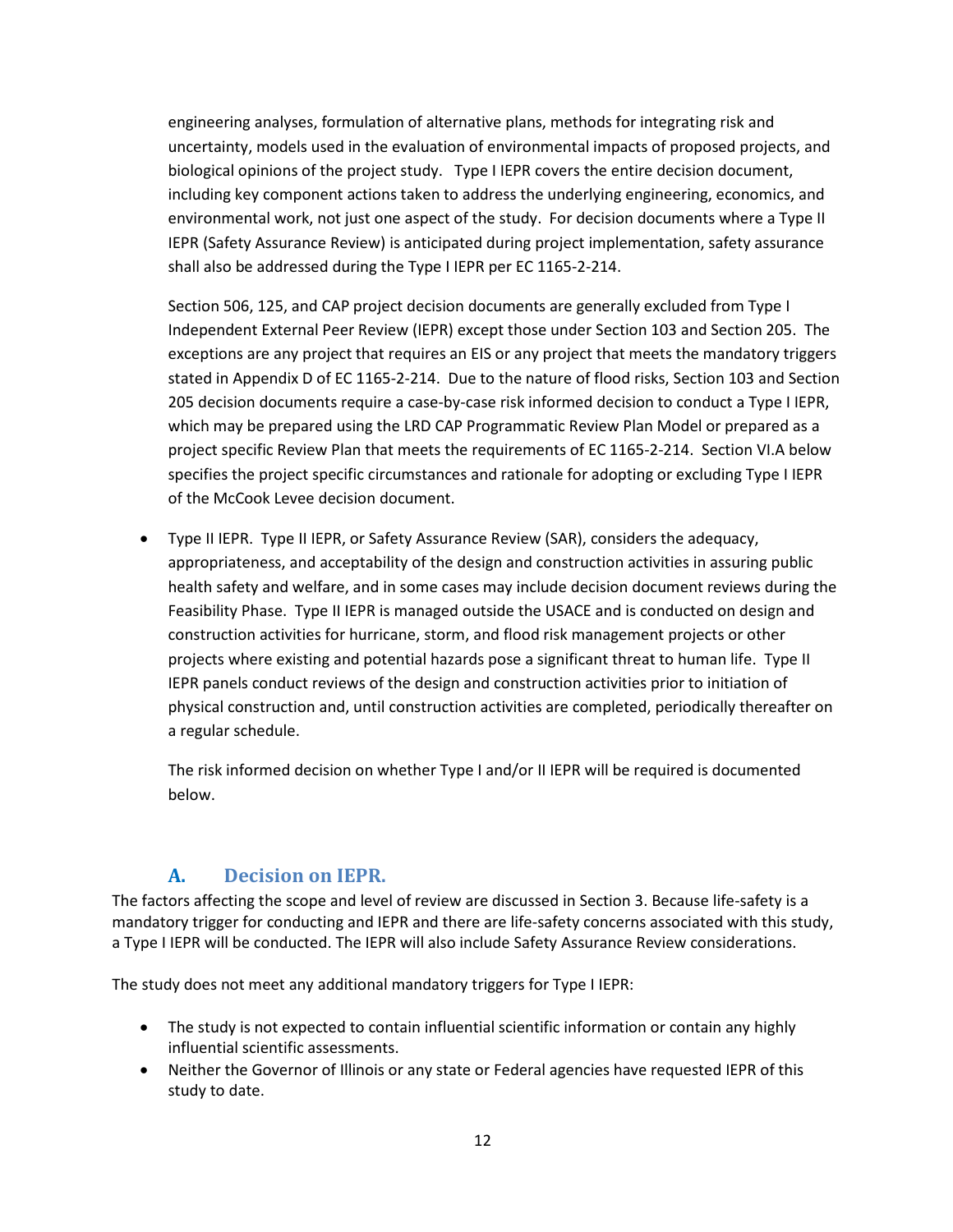- There has been no significant public dispute over the size, nature, or effects of the project.
- The total project cost is expected to be between  $\frac{1}{2}$  and  $\frac{1}{2}$  well below \$45 million.

A Type II IEPR is anticipated to be required for the design and construction activities of the selected McCook Levee Plan. A Safety Assurance Review (SAR) will also be completed during the Type I IEPR per Section 2.c.(3) of Appendix D of EC 1165-2-214.

#### **B. Products to Undergo Type I IEPR.**

A Type I IEPR of the Draft Feasibility Report, including supporting documentation, and Integrated NEPA document will be completed concurrent with public review.

| <b>IEPR Panel Members/Disciplines</b> | <b>Expertise Required</b>                                                                                                                                                                                                                                                         |
|---------------------------------------|-----------------------------------------------------------------------------------------------------------------------------------------------------------------------------------------------------------------------------------------------------------------------------------|
| Economics                             | The Economics Panel Member should have extensive<br>experience in flood risk management and risk based economic<br>analyses including familiarity with HEC-FDA.                                                                                                                   |
| Environmental                         | The Environmental Panel member will be a senior biologist with<br>experience with projects in Illinois and have experience with the<br>NEPA process and the assessment of environmental impacts.                                                                                  |
| Engineering                           | The Civil Engineering panel member should be an expert in their<br>field, which may include civil design, hydraulic, or geotechnical<br>engineering. The panel member will have expertise in design<br>and implementation of flood risk management projects,<br>including levees. |

#### **C. Required Type I IEPR Panel Expertise.**

#### **D. Documentation of Type I IEPR.**

The IEPR panel will be selected and managed by an Outside Eligible Organization (OEO) per EC 1165-2- 214, Appendix D. Panel comments will be compiled by the OEO and should address the adequacy and acceptability of the economic, engineering and environmental methods, models, and analyses used. IEPR comments should generally include the same four key parts as described for ATR comments in Section 4.d above. The OEO will prepare a final Review Report that will accompany the publication of the final decision document and shall:

**Disclose the names of the reviewers, their organizational affiliations, and include a short** paragraph on both the credentials and relevant experiences of each reviewer;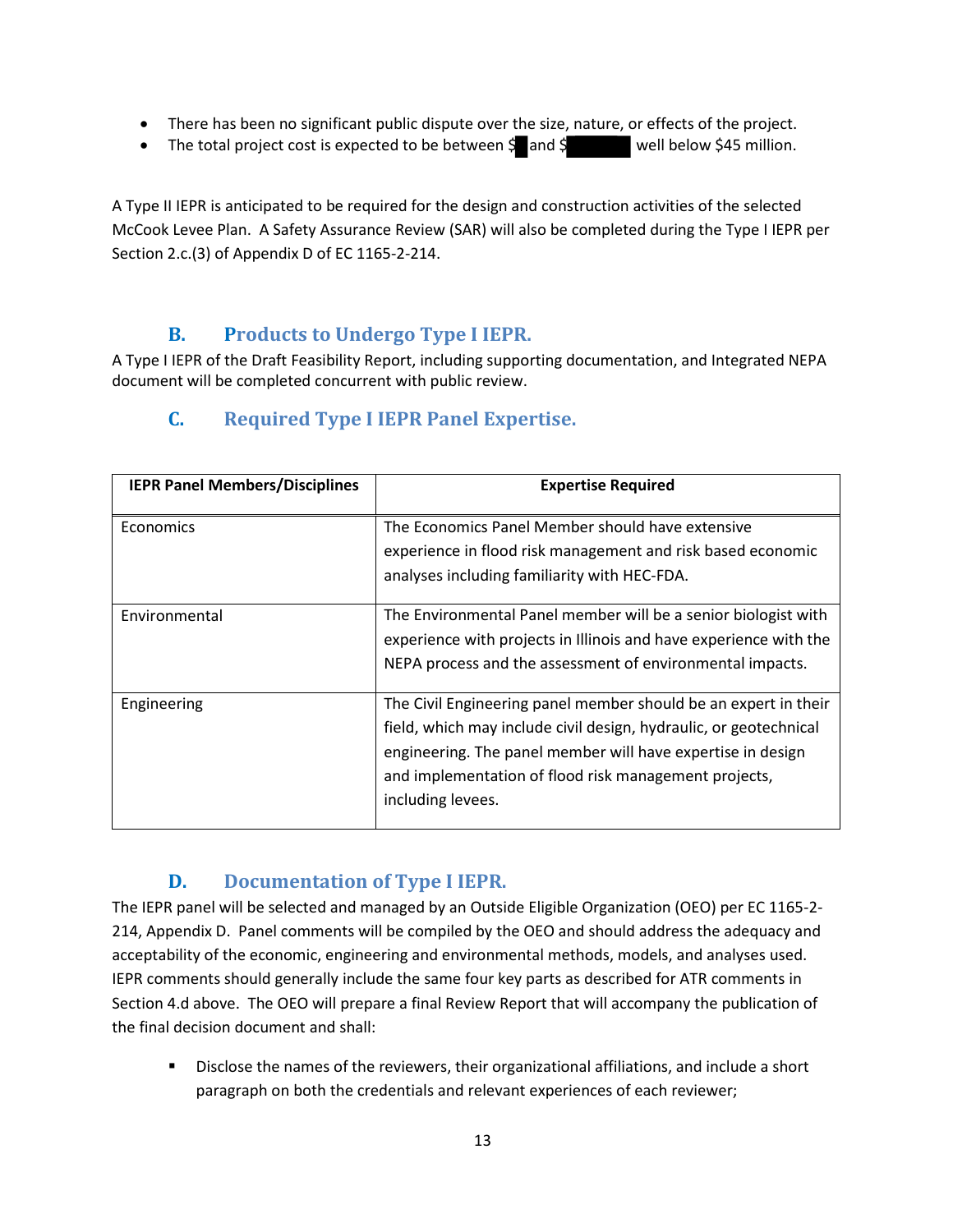- Include the charge to the reviewers;
- **Describe the nature of their review and their findings and conclusions; and**
- **Include a verbatim copy of each reviewer's comments (either with or without specific** attributions), or represent the views of the group as a whole, including any disparate and dissenting views.

The final Review Report will be submitted by the OEO no later than 60 days following the close of the public comment period for the draft decision document. USACE shall consider all recommendations contained in the Review Report and prepare a written response for all recommendations adopted or not adopted. The final decision document will summarize the Review Report and USACE response. The Review Report and USACE response will be made available to the public, including through electronic means on the internet.

#### <span id="page-15-0"></span>VII. POLICY AND LEGAL COMPLIANCE REVIEW

All decision documents will be reviewed throughout the study process for their compliance with law and policy. Guidance for policy and legal compliance reviews is addressed in Appendix H, ER 1105-2-100. These reviews culminate in determinations that the recommendations in the reports and the supporting analyses and coordination comply with law and policy, and warrant approval by the MSC Commander, or warrant a recommendation by the MSC Commander to higher authority for approval. DQC and ATR augment and complement the policy review processes by addressing compliance with pertinent published Army policies, particularly policies on analytical methods and the presentation of findings in decision documents.

# <span id="page-15-1"></span>VIII. COST ENGINEERING MANDATORY CENTER OF EXPERTISE (MCX) REVIEW AND CERTIFICATION

The home District, in conjunction with the RMO, is responsible for coordinating with the Cost Engineering MCX located in the Walla Walla District for review of the cost estimate for all CAP decision documents. For decision documents prepared under the LRD CAP Programmatic Review Plan Model, regional cost personnel that are pre-certified by the MCX, and assigned by the Cost Engineering MCX, will conduct the cost engineering ATR. The MCX will provide the Cost Engineering MCX certification. Either the designated ATR Lead or the Cost Engineering MCX shall make the selection of the cost engineering ATR team member.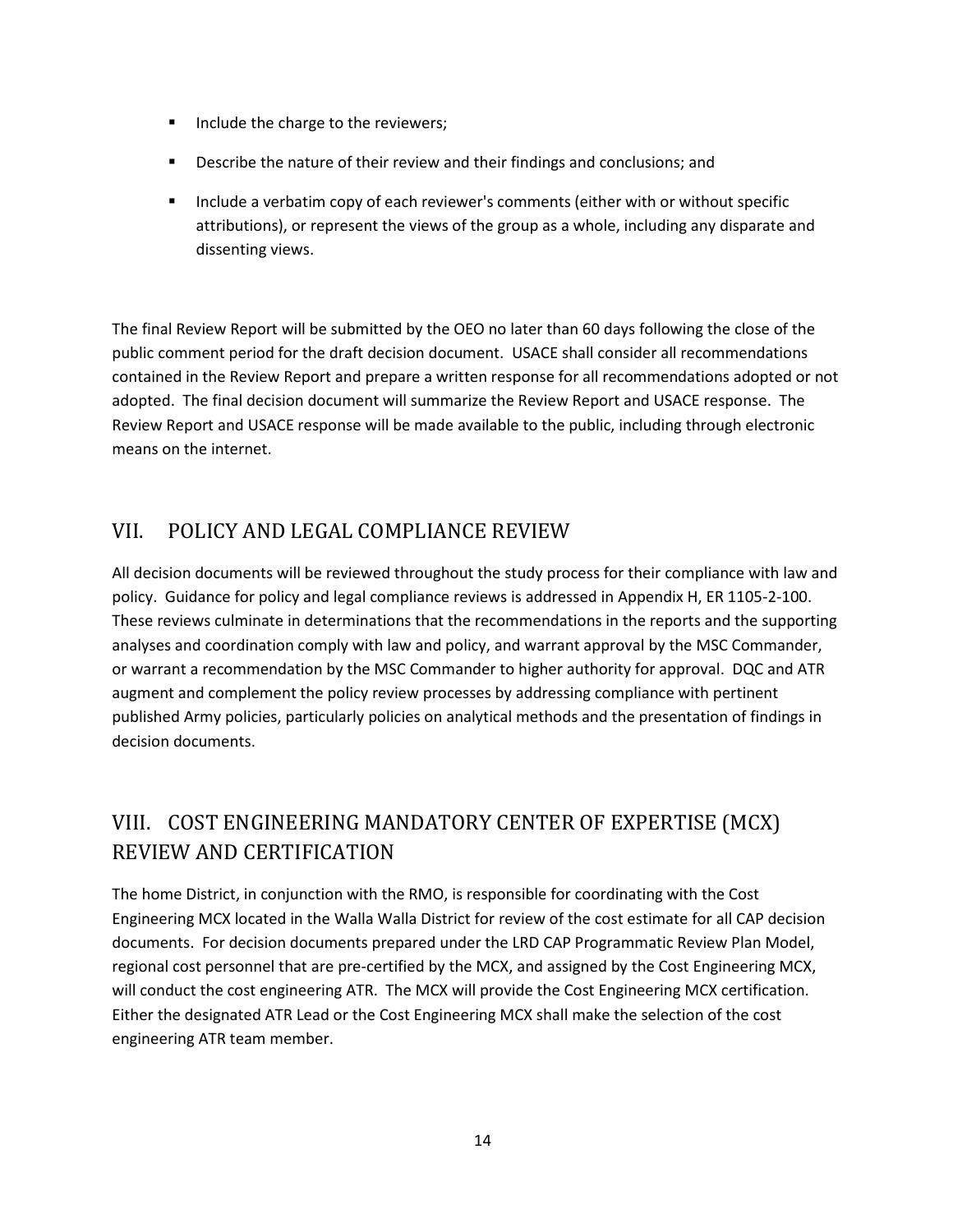## <span id="page-16-0"></span>IX. MODEL CERTIFICATION AND APPROVAL

The approval of planning models under EC 1105-2-412 is not required for CAP projects. MSC Commanders are responsible for assuring models for all planning activities are technically and theoretically sound, compliant with USACE policy, computationally accurate, and based on reasonable assumptions. Therefore, the use of a certified/approved planning model is highly recommended and should be used whenever appropriate. Planning models are defined as any models and analytical tools that planners use to define water resources management problems and opportunities, to formulate potential alternatives to address the problems and take advantage of the opportunities, to evaluate potential effects of alternatives and to support decision making. The selection and application of the model and the input and output data is the responsibility of the users and is subject to DQC and ATR.

The responsible use of well-known and proven USACE developed and commercial engineering software will continue and the professional practice of documenting the application of the software and modeling results will be followed. As part of the USACE Scientific and Engineering Technology (SET) Initiative, many engineering models have been identified as preferred or acceptable for use on Corps studies and these models should be used whenever appropriate. The selection and application of the model and the input and output data is still the responsibility of the users and is subject to DQC and ATR.

#### **A. Planning Models.**

The following planning models are anticipated to be used in the development of the decision document: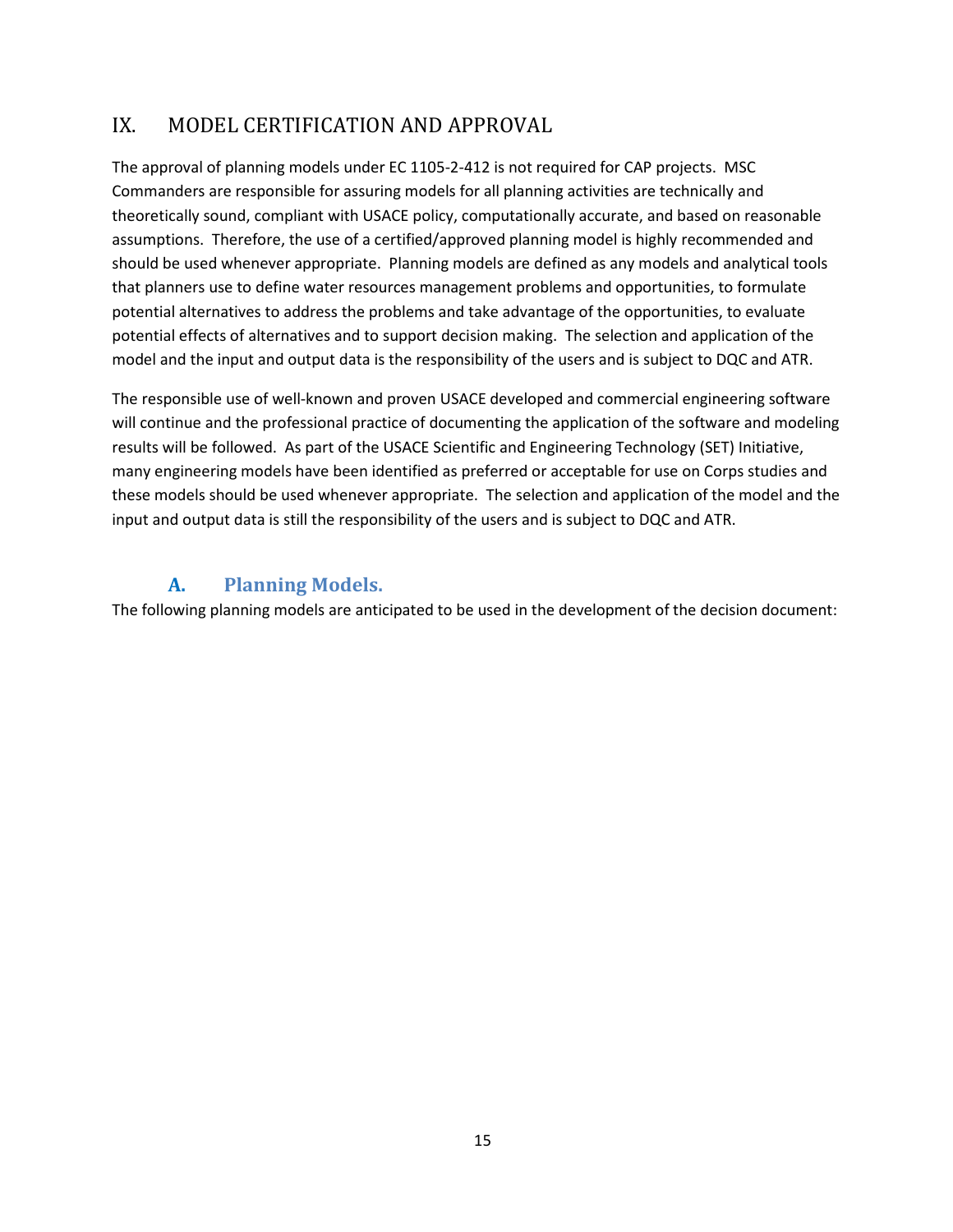| <b>Model Name and</b>  | Brief Description of the Model and How It Will Be Applied      | Certification / |
|------------------------|----------------------------------------------------------------|-----------------|
| <b>Version</b>         | in the Study                                                   | <b>Approval</b> |
|                        |                                                                | <b>Status</b>   |
|                        |                                                                |                 |
| HEC-FDA 1.4 (Flood     | The Hydrologic Engineering Center's Flood Damage               | Certified       |
| Damage Analysis)       | Reduction Analysis (HEC-FDA) program provides the              |                 |
|                        | capability for integrated hydrologic engineering and           |                 |
|                        | economic analysis for formulating and evaluating flood risk    |                 |
|                        | management plans using risk-based analysis methods. The        |                 |
|                        | program will be used to evaluate and compare the future        |                 |
|                        | without- and with-project plans along the Des Plaines River.   |                 |
| FQI (Floristic Quality | This assessment tool was designed to be used as an all-        | Certified       |
| Index)                 | inclusive method for assessing the quality of plant            |                 |
|                        | communities. The FQI was originally developed for the          |                 |
|                        | Chicago Region, but has since been developed for regions       |                 |
|                        | and states throughout North America. This method assesses      |                 |
|                        | the sensitivity of individual plant species that inhabit an    |                 |
|                        | area. Each native species is assigned a coefficient of         |                 |
|                        | conservatism ranging from "0 to 10, with "0" assigned to       |                 |
|                        | species that are highly tolerant to disturbance and are        |                 |
|                        | considered general in their habitat distribution and "10"      |                 |
|                        | assigned to species with a very low tolerance to disturbance   |                 |
|                        | and displaying a very specific relationship to a certain       |                 |
|                        | habitat type. This model will be used to assess the ecological |                 |
|                        | value of the existing site condition, determine whether there  |                 |
|                        | is a need for mitigation, and evaluate proposed mitigation     |                 |
|                        | measures, based on the function of the plant community.        |                 |
|                        |                                                                |                 |

# **B. Engineering Models.**

The following engineering models are anticipated to be used in the development of the decision document: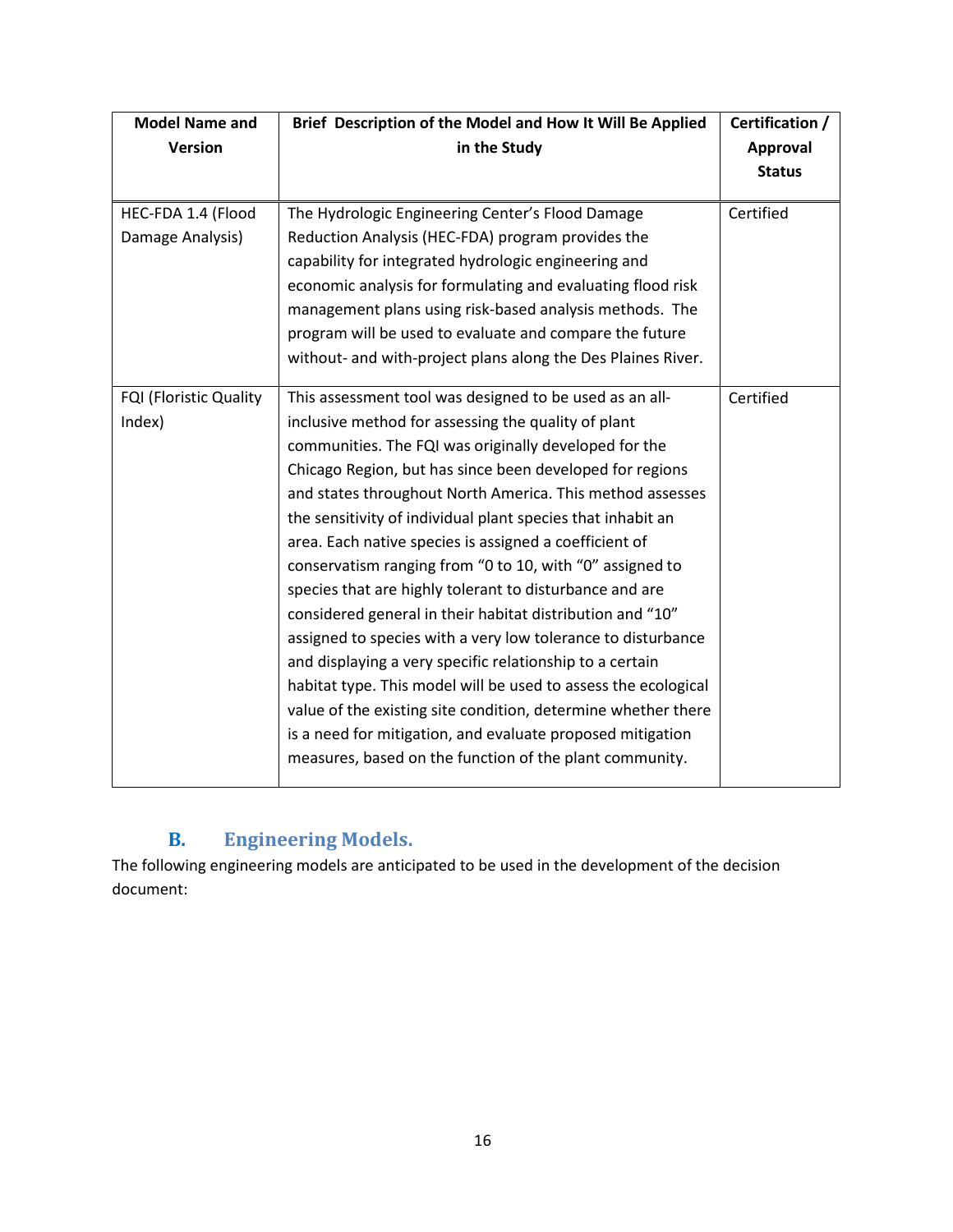| <b>Model Name and</b> | <b>Brief Description of the Model and</b>                       | <b>Approval</b>     |
|-----------------------|-----------------------------------------------------------------|---------------------|
| <b>Version</b>        | How It Will Be Applied in the Study                             | <b>Status</b>       |
| HEC-RAS 4.0 (River    | The Hydrologic Engineering Center's River Analysis System (HEC- | HH&C CoP            |
| Analysis System)      | RAS) program provides the capability to perform one-            | Preferred           |
|                       | dimensional steady and unsteady flow river hydraulics           | Model               |
|                       | calculations. The program will be used for unsteady flow        |                     |
|                       | analysis to evaluate the existing and future without- and with- |                     |
|                       | project conditions along the Des Plaines River.                 |                     |
|                       |                                                                 |                     |
| HEC-HMS 4.1           | The Hydrologic Modeling System (HEC-HMS) is designed to         | <b>HH&amp;C CoP</b> |
| (Hydrologic           | simulate the complete hydrologic processes of dendritic         | Preferred           |
| Modeling System)      | watershed systems. The program will be used to generate         | Model               |
|                       | hydrographs for the watershed to be used as inputs to the HEC-  |                     |
|                       | RAS hydraulic models.                                           |                     |
|                       |                                                                 |                     |
| MII                   | MII is the second generation of the Micro-Computer Aided Cost   | Enterprise          |
|                       | Estimating System (MCACES). It is a detailed cost estimating    | Model               |
|                       | software application that was developed in conjunction with     |                     |
|                       | Project Time & Cost LLC. MII provides an integrated cost        |                     |
|                       | estimating system (software and databases) that meets the U.S.  |                     |
|                       | Army Corps of Engineers (USACE) requirements for preparing      |                     |
|                       | cost estimates.                                                 |                     |
|                       |                                                                 |                     |

# <span id="page-18-0"></span>X. REVIEW SCHEDULES AND COSTS

#### **A. ATR Schedule and Cost.**

ATR will be conducted before submittal of the MSC Decision Milestone Draft DPR. The review is currently expected to begin in November 2017 and last approximately six weeks. ATR will be conducted before submittal of the Final Feasibility Report, to include final cost certification and a targeted review of any significant changes to the Feasibility Report. This review will be conducted after the draft Feasibility Report is approved for NEPA Public Review, currently scheduled for April 2018. This review is expected to have a duration of approximately two months. The total review costs is expected to be approximately  $\oint$  .

## **B. Type I IEPR Schedule and Cost.**

Type I IEPR will be conducted after the draft Feasibility Report is approved for NEPA Public Review. The review is currently expected to begin in December 2017 and have a duration of approximately six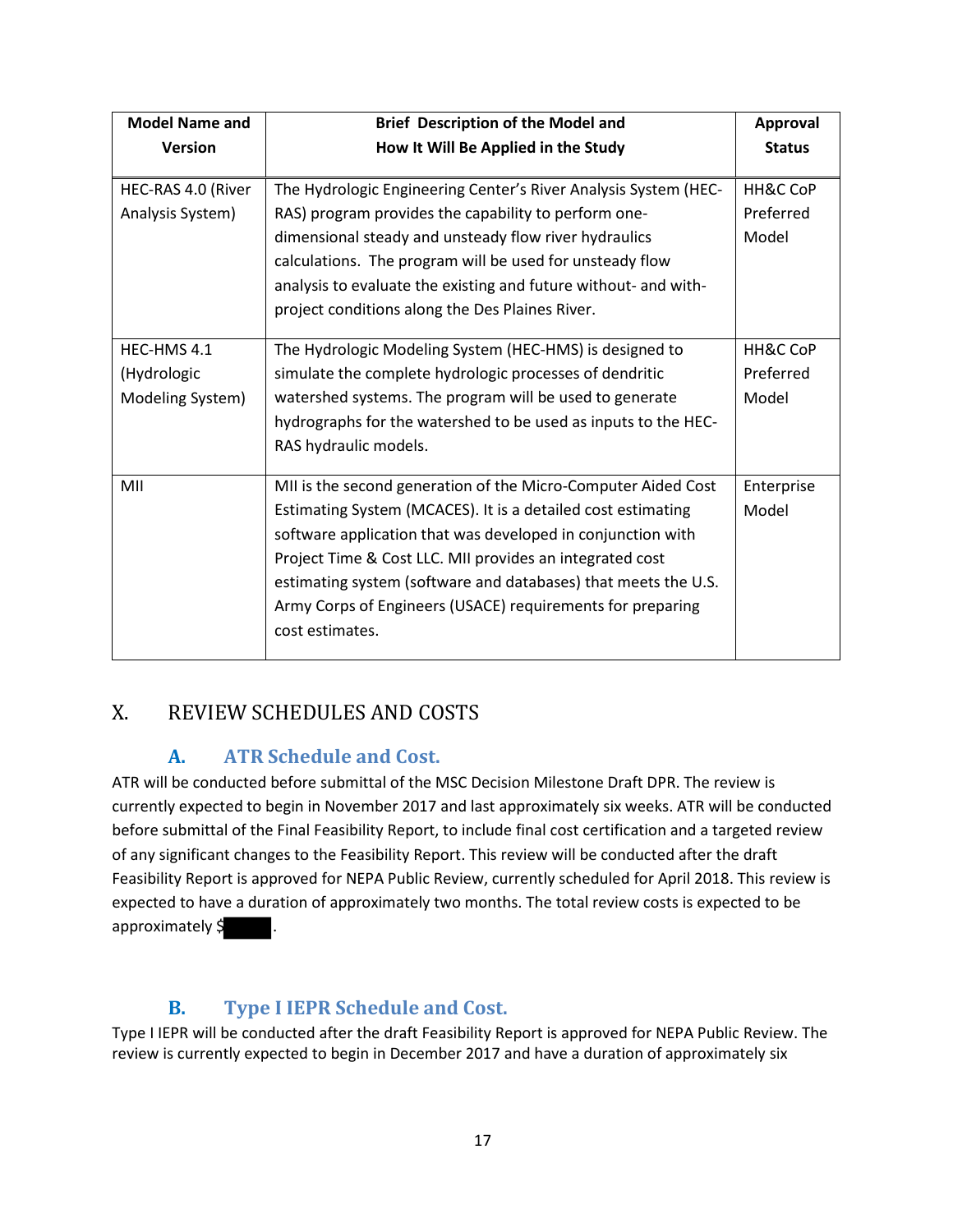months. This review contract is expected to cost approximately  $\sharp$  with an additional in admin costs.

#### **C. Model Review Schedule and Cost.**

For decision documents prepared under the LRD CAP Programmatic Review Plan Model, use of existing certified or approved planning models is encouraged. Where uncertified or unapproved models are used, review of the model for use will be accomplished through the ATR process. The ATR team should apply the principles of EC 1105-2-412 during the ATR to ensure the model is theoretically and computationally sound, consistent with USACE policies, and adequately documented. If specific uncertified models are identified for repetitive use within a specific district or region, the appropriate PCX, MSC(s), and home District(s) will identify a unified approach to seek certification of these models.

#### <span id="page-19-0"></span>XI. PUBLIC PARTICIPATION

State and Federal resource agencies may be invited to participate in the study covered by this review plan as partner agencies or as technical members of the PDT, as appropriate. Agencies with regulatory review responsibilities will be contacted for coordination as required by applicable laws and procedures. The ATR team will be provided copies of public and agency comments. In accordance with the National Environmental Policy Act (NEPA), opportunities for public comment will be provided during an initial scoping period at the start of the study and once a tentatively selected plan has been identified.

Study scoping will be initiated with the announcement of a 30-day public comment period through letters to resource agencies, state and local organizations, and other potentially interested parties. The draft Detailed Project Report and Integrated NEPA analysis identifying the tentatively selected plan and any significant environmental impacts will be released for public review and a 30-day comment period. The public review of necessary state or federal permits will also take place during this period. Comments will be documented in the Detailed Project Report and Integrated NEPA analysis as part of the Final Report.

The Type I IEPR comments and USACE responses will be documented in a public report to Congress by the IEPR panel and a corresponding response memorandum by USACE. It is not expected that the public will be asked to nominate peer reviewers for this panel.

#### <span id="page-19-1"></span>XII. REVIEW PLAN APPROVAL AND UPDATES

The LRD Commander is responsible for approving this review plan and ensuring that use of the LRD CAP Programmatic Review Plan Model is appropriate for the specific project covered by the plan. The review plan is a living document and may change as the study progresses. The home district is responsible for keeping the review plan up to date. Minor changes to the review plan since the last LRD Commander approval are documented in Attachment 3. Significant changes to the review plan (such as changes to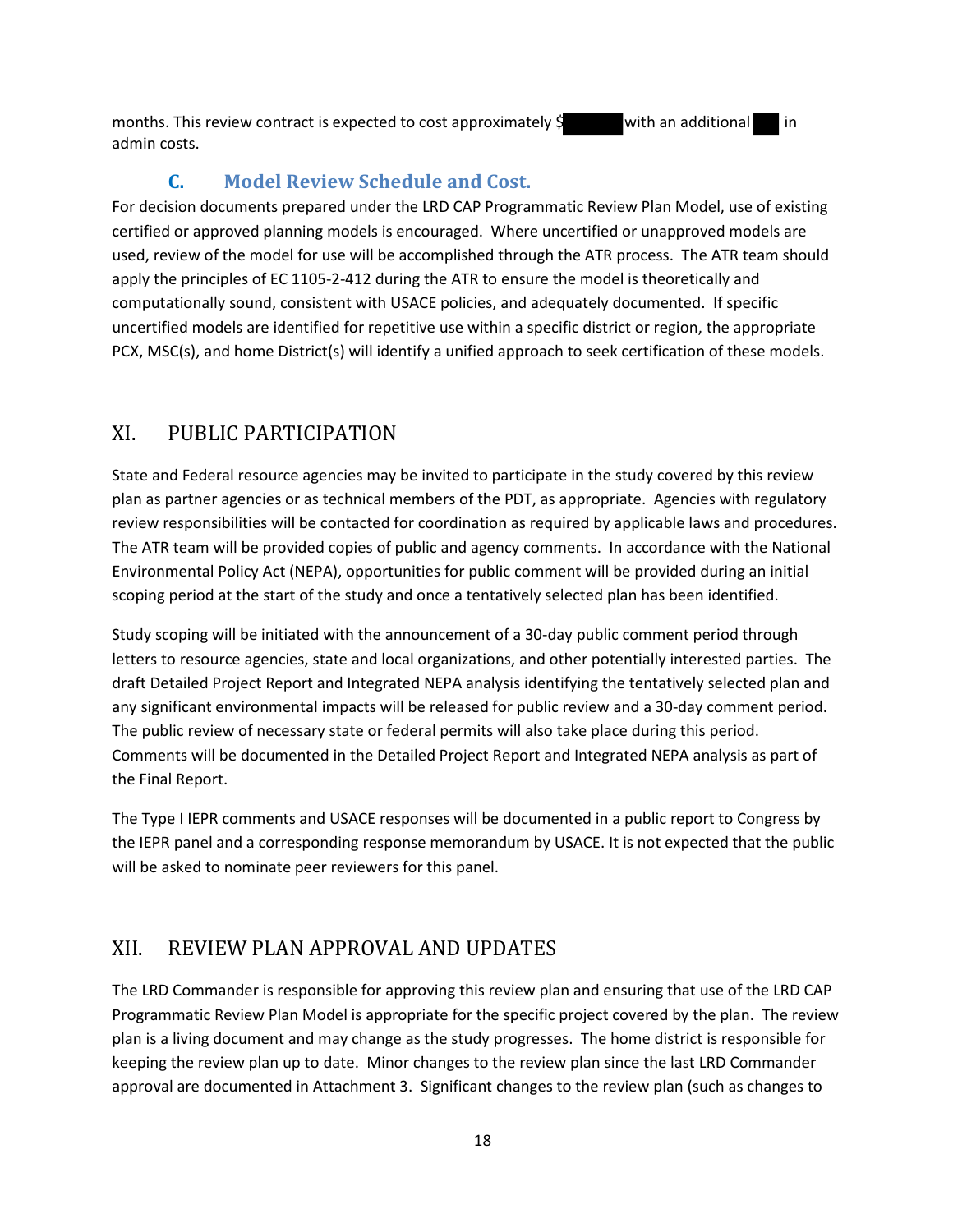the scope and/or level of review) should be re-approved by the LRD Commander following the process used for initially approving the plan. Significant changes may result in the MSC Commander determining that use of the LRD CAP Programmatic Review Plan Model is no longer appropriate. In these cases, a project specific review plan will be prepared and approved in accordance with EC 1165-2-214 and Director of Civil Works' Policy Memorandum #1. The Commander Approved Review Plan, along with the Commanders' approval memorandum, will be posted on the home district's webpage.

## <span id="page-20-0"></span>XIII. REVIEW PLAN POINTS OF CONTACT

Public questions and/or comments on this review plan can be directed to the following points of contact at the Chicago District:

- Project Manager, 312-846-5517
- Chief of Planning, 312-846-5580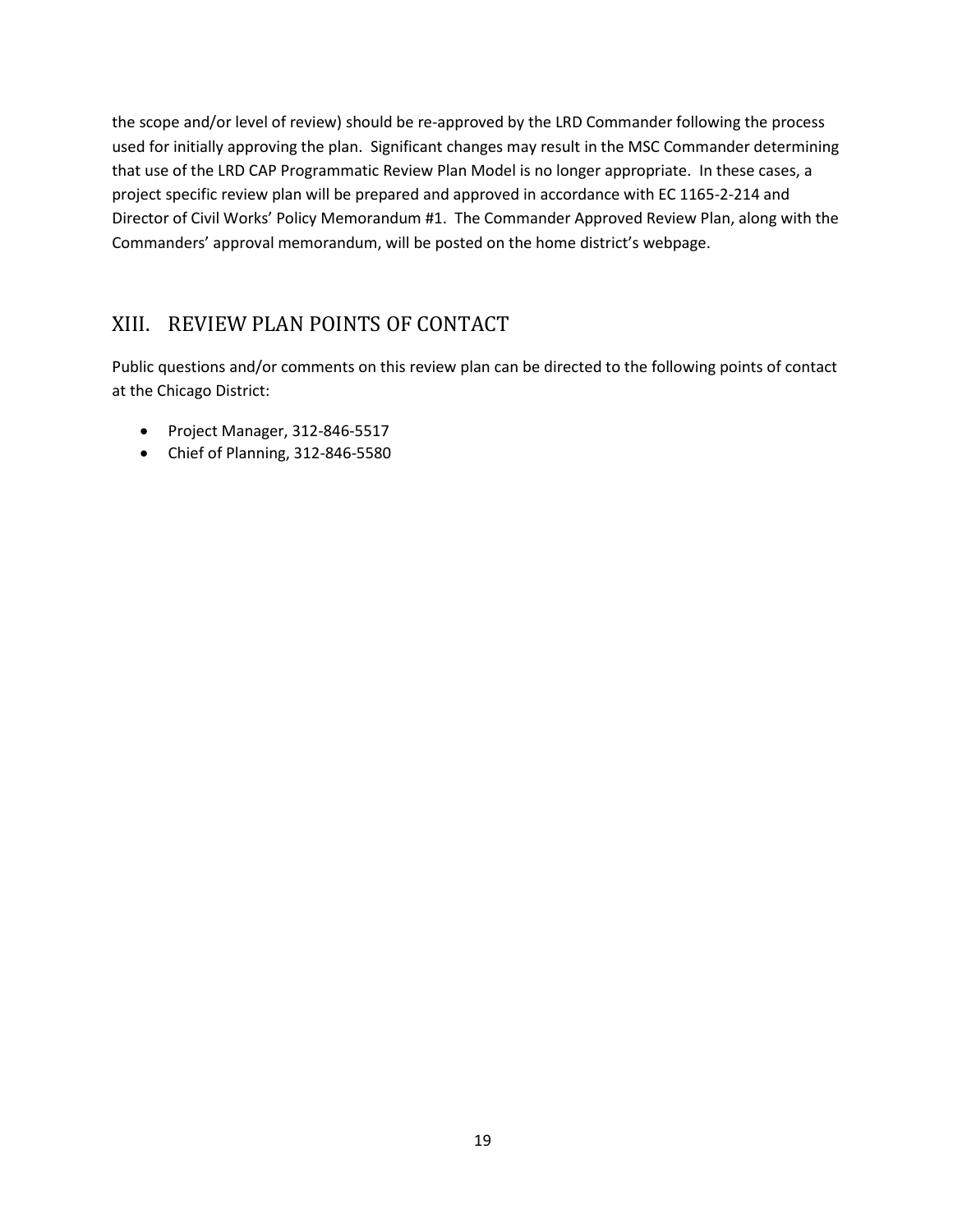# **ATTACHMENT 1: TEAM ROSTERS.**

#### **Project Delivery Team**

|                               |                    |                 |                    | Relevant          |
|-------------------------------|--------------------|-----------------|--------------------|-------------------|
|                               |                    |                 |                    | <b>Experience</b> |
| <b>Technical Discipline</b>   | <b>Team Member</b> | <b>District</b> | <b>Credentials</b> | (Years)           |
| Project Manager               |                    |                 |                    |                   |
| Lead Planner                  |                    |                 |                    |                   |
| Economist                     |                    |                 |                    |                   |
| <b>NEPA Specialist</b>        |                    |                 |                    |                   |
| Biologist                     |                    |                 |                    |                   |
| <b>Hydraulic Engineer</b>     |                    |                 |                    |                   |
| Surveying                     |                    |                 |                    |                   |
| <b>Environmental Engineer</b> |                    |                 |                    |                   |
| Civil Engineer                |                    |                 |                    |                   |
| Cost Engineer                 |                    |                 |                    |                   |
| Geotechnical Engineer         |                    |                 |                    |                   |
| <b>Real Estate</b>            |                    |                 |                    |                   |

#### **District Quality Control Team**

| <b>Technical Discipline</b> | <b>Team Member</b> | <b>District</b> | <b>Credentials</b> | Years<br><b>Experience</b> |
|-----------------------------|--------------------|-----------------|--------------------|----------------------------|
| Planner                     |                    |                 |                    |                            |
| Civil Design                |                    |                 |                    |                            |
| Hydrology and Hydraulics    |                    |                 |                    |                            |
| Environmental               |                    |                 |                    |                            |
| Geotechnical                |                    |                 |                    |                            |
| <b>Real Estate</b>          |                    |                 |                    |                            |

#### **Agency Technical Review Team\***

|                                 |                    |                 |                    | Years             |
|---------------------------------|--------------------|-----------------|--------------------|-------------------|
| <b>Technical Discipline</b>     | <b>Team Member</b> | <b>District</b> | <b>Credentials</b> | <b>Experience</b> |
| ATR Lead                        |                    |                 |                    |                   |
| <b>Plan Formulation</b>         | TBD                |                 |                    |                   |
| Economics/Risk Analysis         | TBD                |                 |                    |                   |
| NEPA/Environmental              | <b>TBD</b>         |                 |                    |                   |
| Resources/Cultural Resources    |                    |                 |                    |                   |
| <b>Hydrology and Hydraulics</b> | TBD                |                 |                    |                   |
| Civil/ Geotechnical Engineering | TBD                |                 |                    |                   |
| <b>Cost Engineering</b>         | TBD                |                 |                    |                   |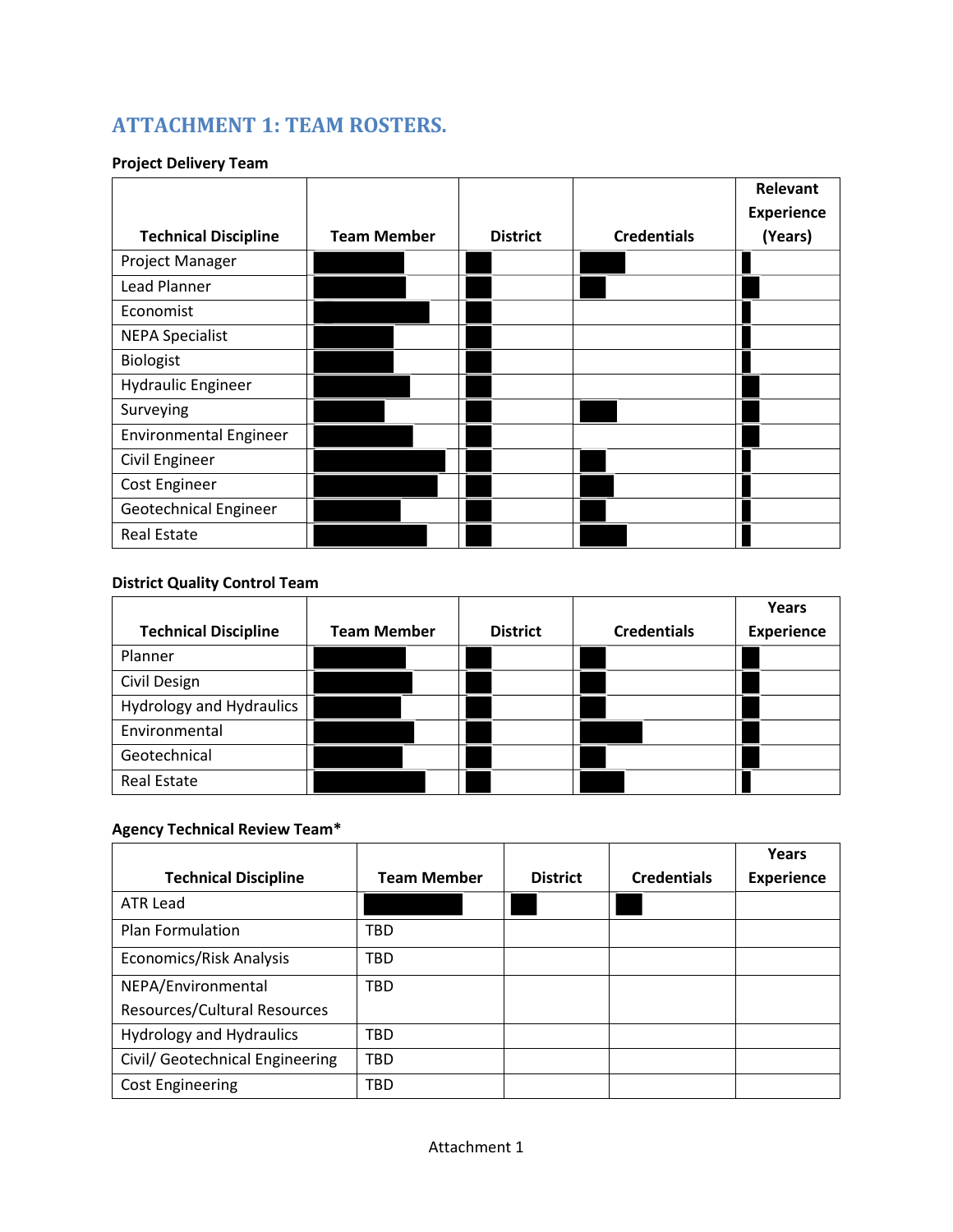|  | -----<br>-Re<br>au. | — n r<br>ᇝ |  |  |  |
|--|---------------------|------------|--|--|--|
|--|---------------------|------------|--|--|--|

\*LRC is currently coordinating with ATR Lead to determine composition of the ATR Team

#### **Vertical Team**

|                             |             |                 |                    | Years      |
|-----------------------------|-------------|-----------------|--------------------|------------|
| <b>Technical Discipline</b> | Team Member | <b>District</b> | <b>Credentials</b> | Experience |
| <b>LRD District Liaison</b> |             |                 |                    |            |

#### **Independent External Peer Review Team**

|                             |                    |                 |                    | Years             |
|-----------------------------|--------------------|-----------------|--------------------|-------------------|
| <b>Technical Discipline</b> | <b>Team Member</b> | <b>District</b> | <b>Credentials</b> | <b>Experience</b> |
|                             |                    |                 |                    |                   |
|                             |                    |                 |                    |                   |
|                             |                    |                 |                    |                   |
|                             |                    |                 |                    |                   |
|                             |                    |                 |                    |                   |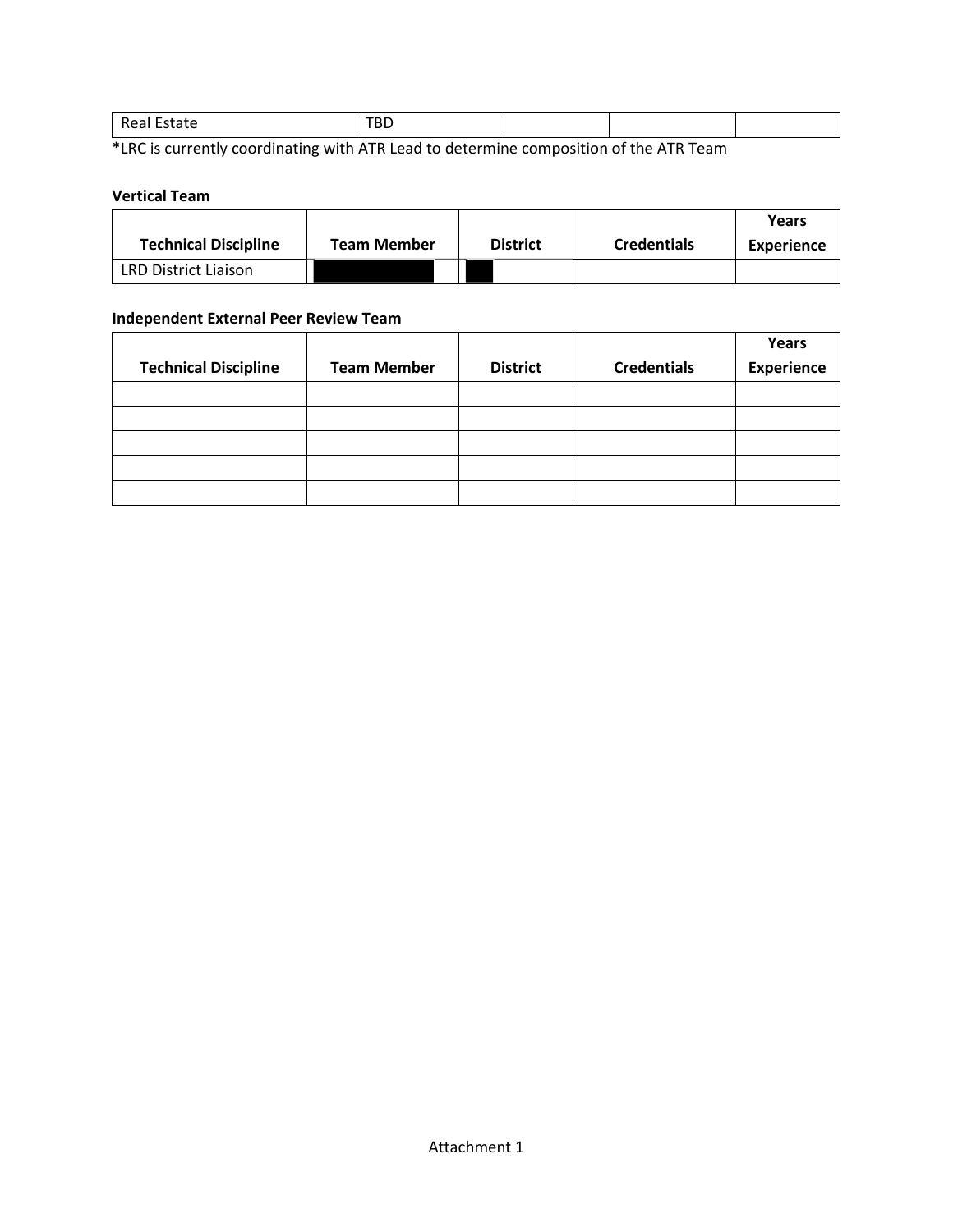### **ATTACHMENT 2: STATEMENT OF TECHNICAL REVIEW FOR DECISION DOCUMENTS**

#### **COMPLETION OF AGENCY TECHNICAL REVIEW**

The Agency Technical Review (ATR) has been completed for the *<type of product and brief description of it>* for *<project name and location>*. The ATR was conducted as defined in the project's Review Plan to comply with the requirements of EC 1165-2-214. During the ATR, compliance with established policy principles and procedures, utilizing justified and valid assumptions, was verified. This included review of: assumptions, methods, procedures, and material used in analyses, alternatives evaluated, the appropriateness of data used and level obtained, and reasonableness of the results, including whether the product meets the customer's needs consistent with law and existing US Army Corps of Engineers policy. The ATR also assessed the District Quality Control (DQC) documentation and made the determination that the DQC activities employed appear to be appropriate and effective. All comments resulting from the ATR have been resolved and the comments have been closed in DrChecks<sup>SM</sup>.

| <b>SIGNATURE</b>                                |      |
|-------------------------------------------------|------|
| <b>Name</b>                                     | Date |
| <b>ATR Team Leader</b>                          |      |
| <b>Office Symbol/Company</b>                    |      |
|                                                 |      |
| <b>SIGNATURE</b>                                |      |
| <b>Name</b>                                     | Date |
| Project Manager (home district)                 |      |
| <b>Office Symbol</b>                            |      |
|                                                 |      |
| <b>SIGNATURE</b>                                |      |
| <b>Name</b>                                     | Date |
| Architect Engineer Project Manager <sup>1</sup> |      |
| <b>Company, location</b>                        |      |
|                                                 |      |
| <b>SIGNATURE</b>                                |      |
| <b>Name</b>                                     | Date |
| Review Management Office Representative         |      |
| <b>Office Symbol</b>                            |      |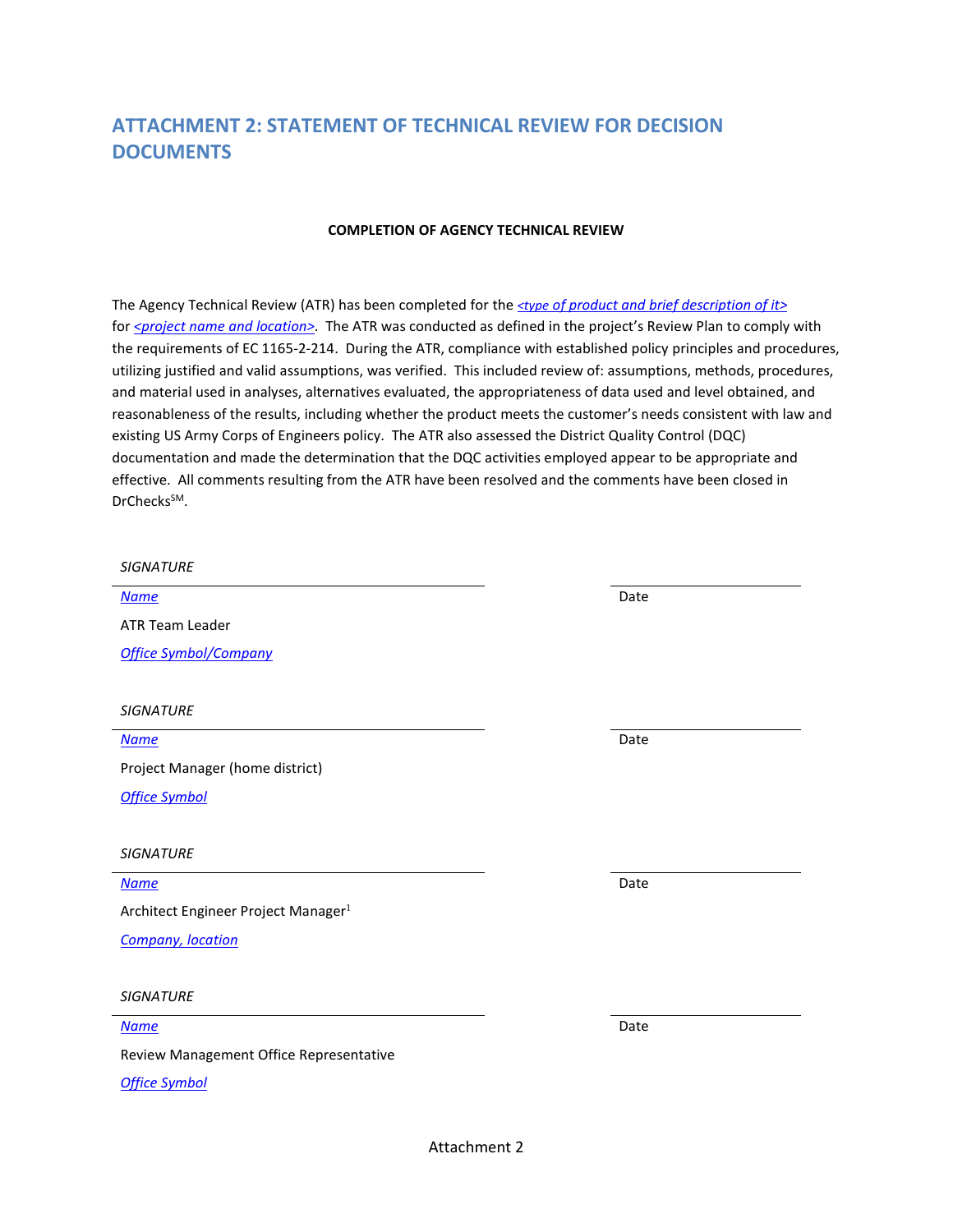#### Attachment 2

Significant concerns and the explanation of the resolution are as follows: *Describe the major technical concerns and their resolution.*

**CERTIFICATION OF AGENCY TECHNICAL REVIEW**

As noted above, all concerns resulting from the ATR of the project have been fully resolved.

*SIGNATURE*

*Name* Date

Chief, Engineering Division (home district)

*Office Symbol*

*SIGNATURE*

*Name* Date

Chief, Planning Division (home district)

*Office Symbol*

<sup>1</sup> Only needed if some portion of the ATR was contracted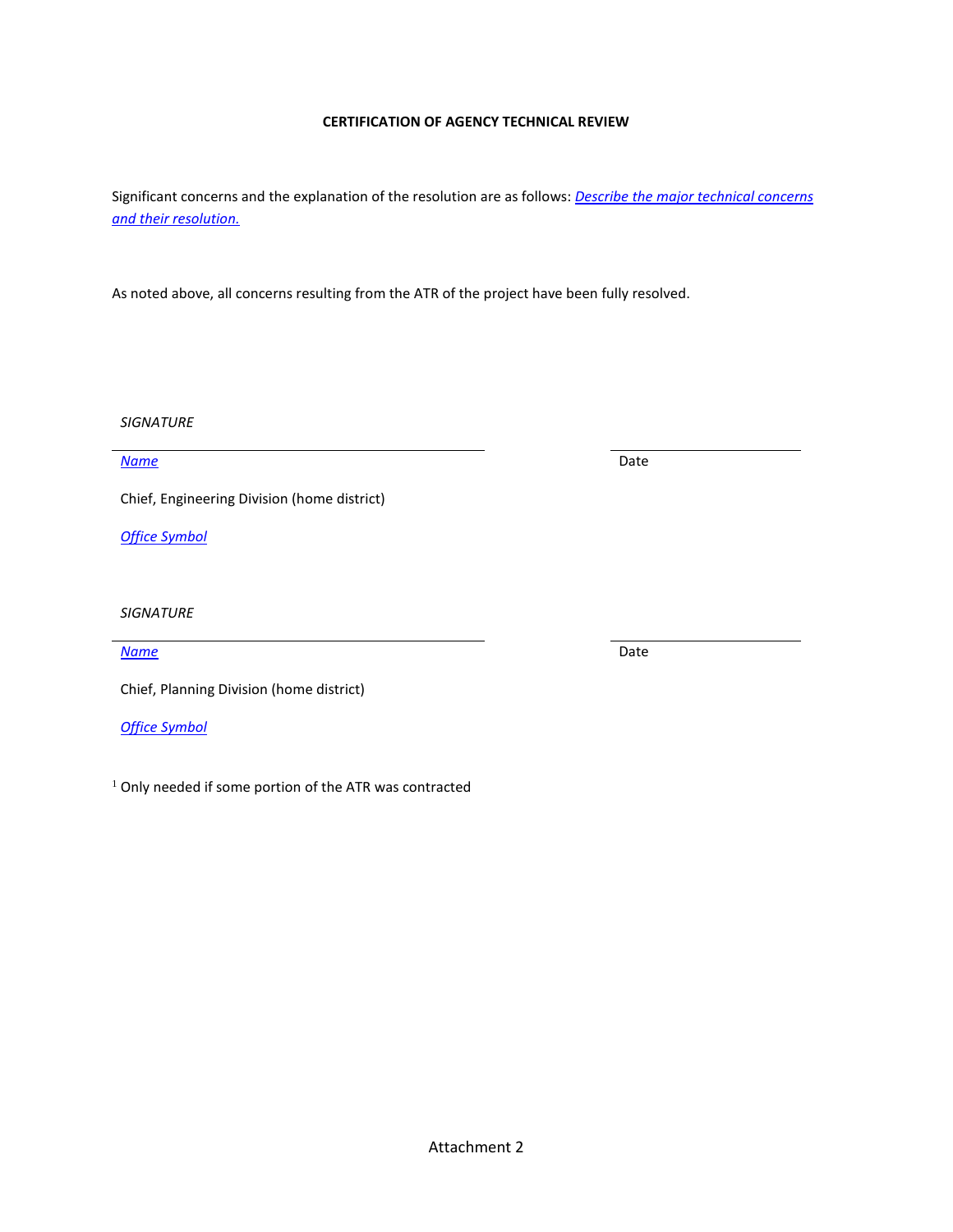# **ATTACHMENT 3: REVIEW PLAN REVISIONS LOG**

| <b>Revision Date</b> | <b>Description of Change</b> | Page / Paragraph<br><b>Number</b> |
|----------------------|------------------------------|-----------------------------------|
|                      |                              |                                   |
|                      |                              |                                   |
|                      |                              |                                   |
|                      |                              |                                   |
|                      |                              |                                   |